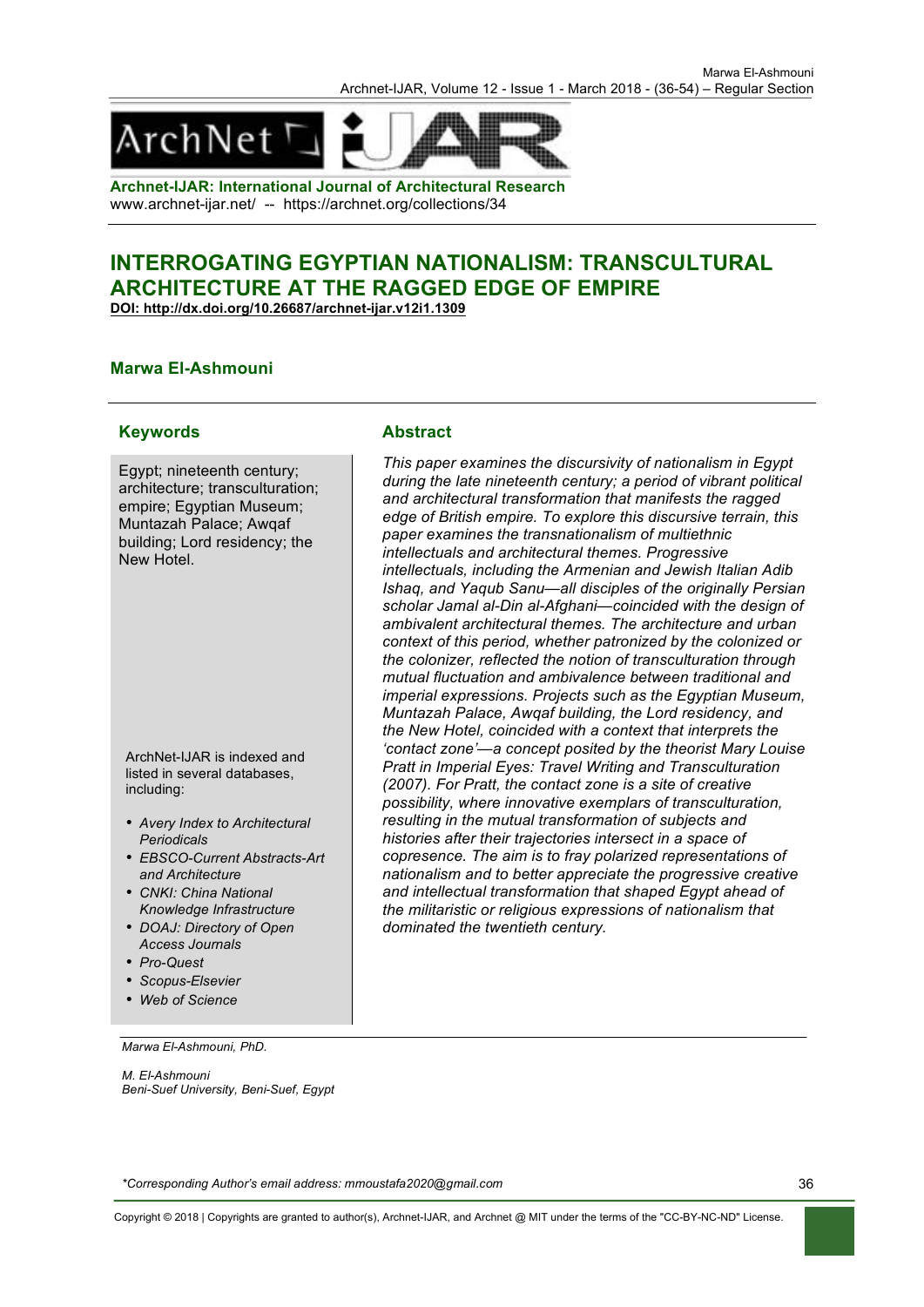

#### **INTRODUCTION**

British controller-general Major Evelyn Baring (from 1883-1907), known from 1841 as Lord Cromer, like his former subordinate Lord Milner, accentuated that Egypt was a "maze" of races, religions, and linguistic groups and a "land of paradox" (Cromer, 1908, p.217). This maze was also manifested in the city's landscape that it was, as Cromer aligned with Officer William Butler (1887, p.95), a "dying Mecca and a still-born Rue de Rivoli" (Cromer, 1908: p.217). Egypt's diversity, in Cromer's view, was a main reason behind its inability to have an "overarching direction" and hence its inability to rule itself (Tignor, 2010: p. 237). The "Egyptian question … has one underlying defect—that it is never commonplace," Milner asserted (1892). However, the nineteenth-century's dynamic multiethnic and intellectual subjects provoked a didactic nationalism call via different cultural means, a call that manifests the transculturation notion at the blurred edges of the empire. This article privileges Mary Pratt's notion of transculturation in *Imperial Eyes: Travel Writing and Transculturation* (1992) and extends it to the built environment.

Promoting the anthropologist Frenando Ortz's term of transculturation, first generated in 1940s, Pratt asserted that transculturation allows marginalized subjects to become agents and transmit cultural forms to the dominants. She textually analysed travel writings and highlighted the influence of travel writing on relations between the European metropolis and the non-European periphery. Pratt's main question was "How have Europe's constructions of subordinated others been shaped by those others, by the constructions of themselves and their habitats that they presented to the Europeans?" (Pratt, 2007: p.6). She argued that, through the process of transculturation, the subordinated or the 'other' shaped the way Europe constructed the 'other'. Pratt's notion of transculturation addressed the reciprocal borrowings among cultures within the contact zones. This article takes this notion further to the nineteenth-century in Egypt, when the British Empire was ragged and its power reached its brink. The article will also highlight manifestations of such notion of transculturation as it embraced both the subjects and any new cultural formations, such as architecture.

This transculturation, as a mutual transformation of the colonizer and the colonized, highlighted T.S. Eliot's notion of tradition as a non-inherited dynamism that is gained "by great labour" and implicates both "historical sense" and "perceptions" (Elliot, 1992: p. 43). Therefore, the stands of "authentication" or "traditionalism" in the built environment are turned out to be "tradtiona-liesm" (Al-Lahham, 2014). Here, the colonizer's perceptions experienced ambivalence between the assimilation of home culture and the demarcation of the traditions of the subjugated, and the accentuation on its fantasies. The subjugated also, in Egypt, was ambivalent; either to domesticate the colonizer's orientalism perceptions by reviving traditions, or to reject those perceptions and adopt the modernisation agenda. The theme of ambivalence within the transculturation notion was one of the themes discussed in the edited volume entitled: *Transculturation and Aesthetics: Ambivalence, Power, and Literature* (2015), which transculturally and aesthetically investigated the literary representations of archaeological sites and the contest over meaning (Kuortti, 2015).

Indeed, since the beginning of the century Egypt's rulers exhibited this ambivalence theme. Khedive Ismail's ambivalence (El-Ashmouni, 2016) revealed such transculturation phenomenon due to his mobility between East and West. However, at the ragged edge, transculturation was expanded to include the notion of nationalism itself, as well as the colonizer, who endeavoured to apprehend the colonized and thus was faced by inescapable interdependence. This article further highlights that while transculturation was facilitated by colonialism, it defied the power of colonialism. Whereas transculturation reached its epitome

Copyright © 2018 | Copyrights are granted to author(s), Archnet-IJAR, and Archnet @ MIT under the terms of the "CC-BY-NC-ND" License.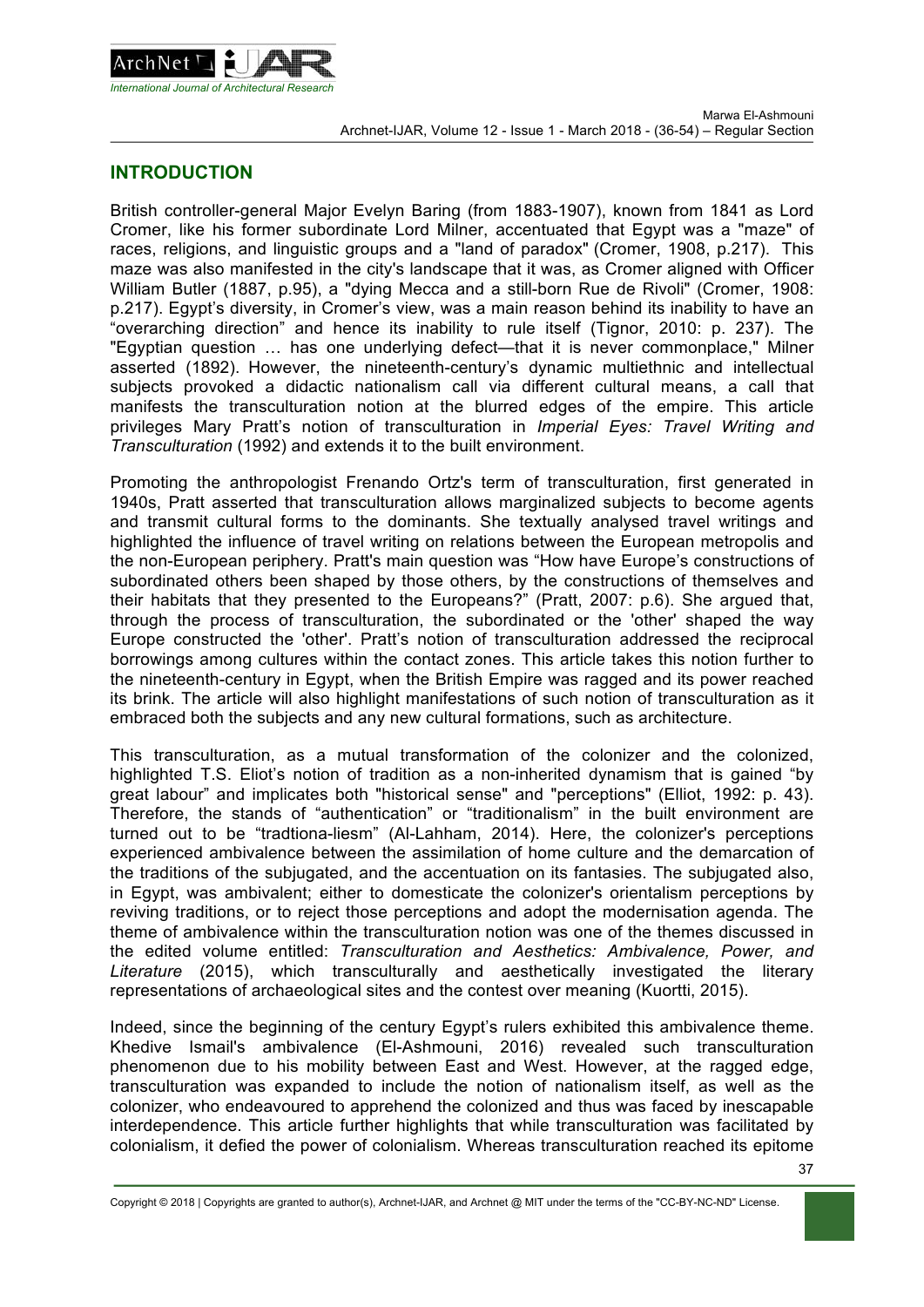

at the end of nineteenth-century Egypt, colonialism started to fade and reached its brink. Therefore, this article refers to this period of late nineteenth-century as the ragged edge of empire. At this edge, the adoption of a different nationality or the transnationalism by different ethnicities was made familiar within a contact zone such as Egypt. This transnationalism, at this edge of empire, was heightened also in other physical cultural forms: formal and public architectural language.

Hence, the aim of this article is to criticize ideology and to deconstruct monolithic interpretations of nationalism and colonialism. Nationalism is "primarily a political principle, which holds that the political and the national unit should be congruent" (Gellner [1983], 2008: p.1), as Ernest Gellner asserted in his seminal book, *Nations and Nationalism* (1983). For Gellner, the notion of nationalism is all about the exclusive linkage between ethnicity and the state, often embedded in its symbolism and legislation. On contrary, this paper proves fallacies of such polarized definitions of nationalism and emphasizes Pratt's notion of transculturation in the Egyptian context previously unstudied. The phenomenon was studied in the context of the European communities, by Riva Kastoryano's article: "Transnational Nationalism: Redefining Nation and Territory" (2007). Through this transnationality, in Kastoryano's terms, "the rhetoric of mobilization "recentralizes," in a non-territorial way, the multiplicity of identities – national, religious, ethnic, or linguistic" (Kastoryano, 2007: p.159). Therefore, this paper highlights that the notion of transculturation of nationalism is more consistent in an age of ragged edge of empire where the hegemony of imperialism faded and multi-national subjects fully interacted within the contact zone.

Moreover, Mark Millington's edited volume: *Transculturation: Cities, Space and Architecture in Latin America* (2005) emphasized that the notion of transculturation deconstructs the essentialist and hierarchical viewpoints that characterized Latin American architectural practices. Similarly, an article by Felipe Hernández entitled "Transculturation and Architecture in Latin America," in the edited book: *Architecture and Identity* (2008), addressed the same notion in Latin America. Hernández affirmed that the notion of transculturation challenges "foundational, homogenizing and hierarchical methods of architectural analysis" (Hernández, 2008: p.252). The only study to consider the Middle East is the unique investigation of Thorsten Botz-Bornstein, entitled: *Transcultural Architecture: The Limits and Opportunities of Critical Regionalism* (2015). Botz-Bornstein extended his analysis of the transcultural architecture to Kuwait and Saudi Arabia. He affirmed that transcultural architecture is an inclusive architectural rationality that softens resistive attitudes of regional architectural concepts. Most important, the article: "Transculturation in the Eastern Mediterranean," by Hoffman and Redford (2017) affirmed that the historical roots of the phenomenon of transculturation and highlighted its manifestations in medieval Islamic material culture.

From a societal perspective, Mirjam Hladnik's account entitled: *From Slovenia to Egypt: Aleksandrinke's Trans-Mediterranean Domestic Workers*' *Migration and National Imagination*  (2015), studied the process of transculturation of mass women emigration from Western Slovenian region to Egypt, between mid-nineteenth-century and 1954. Another study by Samir Boulos**,** entitled: *European Evangelicals in Egypt (1900-1956): Cultural Entanglements and Missionary Spaces* (2016), tackled the transculturation resulted from missionaries in Egypt during the British colonization. Focusing on a socio-cultural and political standpoint, Boulos's study was theoretically based on the term of "entangled histories" (Boulos, 2016: p.6), similar to this paper, affirmed the mutual transformation of colonized and colonizer regardless power position (Boulos, 2016: p.6). While these studies investigated the lives of certain groups, the study by Sebastian Jobs, Gesa Mackenthun, eds. entitled: *Agents of*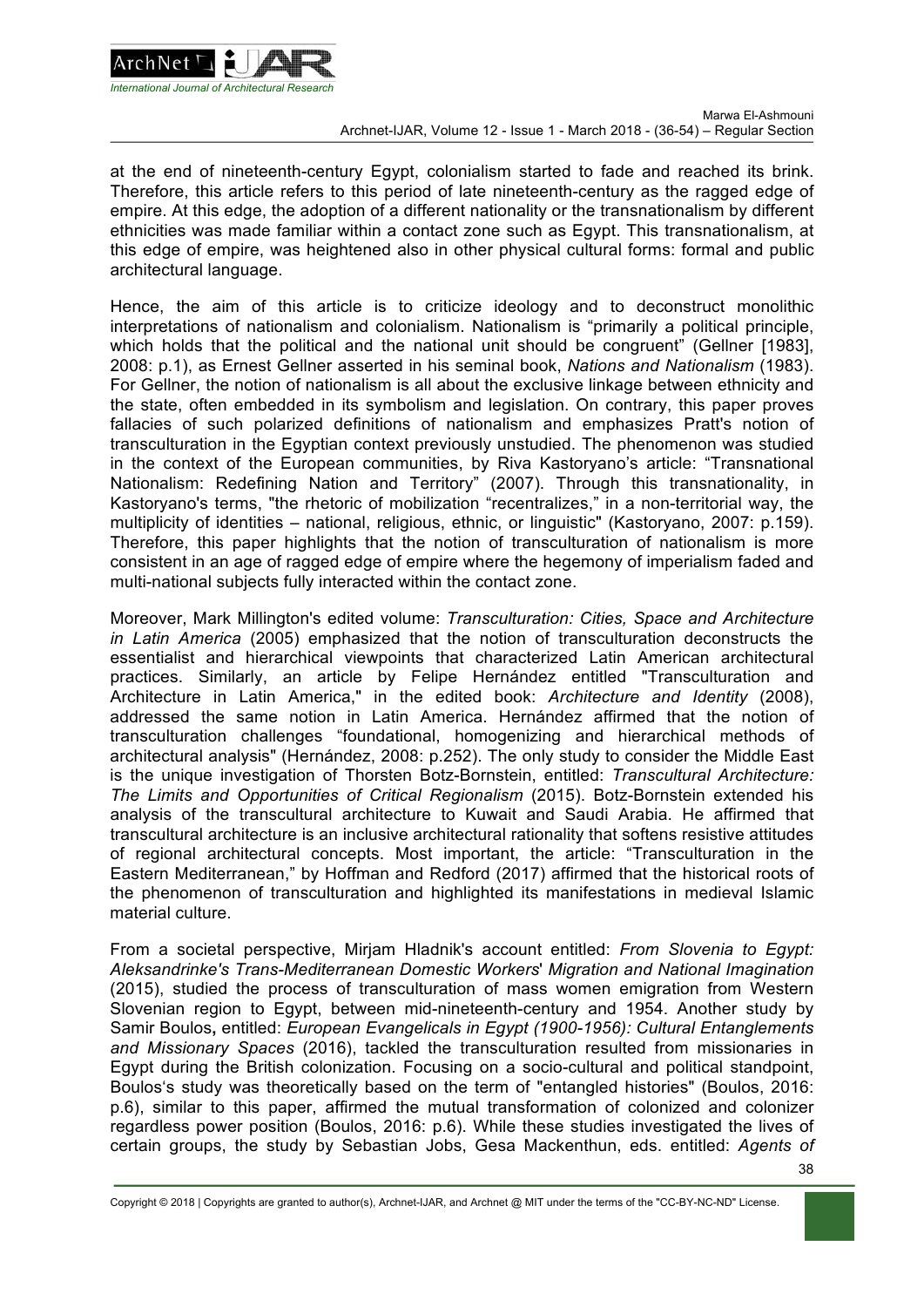

*Transculturation: Border-Crossers, Mediators, Go-Betweens* (2013) focused on the certain case of the army instructor Suleiman Pasha, commissioned by Mohamed 'Ali in 1820. He adopted the Egyptian culture and changed his original name: Joseph Antheleme Sève.

While these scholarships focused on specific groups that encountered border crossing, in Egypt, this paper aims to offer a more complex reading of transculturation and extend its impact on the development of the notion of nationalism per se. In other words, this paper emphasizes that the legitimacy of transculturation challenged the specificity of nationalism. This paper further highlights the manifestations of transculturation and its impact on the material culture of architecture. The article emphasizes the open system of culture that challenges isms of Occidentalism and Orientalism, that different ethnicities and non-citizens provoked the nationalism, on Egypt's ragged edge of empire. This pluralism of nationalism in nineteenth-century Egypt is a manifestation of its "discursive formation," in Foucault's sense (Foucault [1969], 2002: p.75).

#### **TRANSCULTURATION WITHIN NATIONALISM**

This transnational dimension of nationalism highlights the ragged edge of empire, at which contingencies of the colonial experience challenged the formal representations of colonization. This paper argues that the ragged edge of empire in Egypt reached its epitome after the British protection in 1882 until the nominal independence of Egypt in 1922. Moreover, this paper also affirms that trajectories of subjects, from distinct geographies and histories, intersected in the 'contact zone', as termed by the theorist Mary Pratt. The contact zones are "social spaces where disparate cultures meet, clash, and grapple with each other, often in highly asymmetrical relations of domination and subordination" (Pratt, 2007: p.4). These zones could be a colonized country, "spaces of knowledge" (Crysler, 2003: p.6-7) and meaning-making, such as journals and theatres, or architectural manifestos where indigenous dialects, local motifs, and imperial themes are combined in a process of transculturation. Through the transculturation as "a phenomenon of the contact zone," both the colonizers and colonized, or travellers and "travelees," are "constituted in and by their relations to each other" (Pratt, 2007: p.6). While the colonizer's perceptions have agitated the colonized nationalism, it provoked the unity of dynamic cultural intellectuals, and facilitated the process of transculturation that allowed the colonizer to step outside the expansionist perspective and to interact with the colonised and transcend hegemonies.

This resonates with Stuart Hall's view that all the "great collective social identities of class, of race, or nation, of gender, and of the West," are hegemonic narratives (Hall, 1991; p.44). Therefore, the postmodern subject does not have a "fixed essential or permanent identity" (Hall, 1992: p.277). Hall, also, asserted that identity becomes a "moveable feast: formed and transformed continuously in relation to the ways we are represented or addressed in the cultural systems which surround us" (Hall, 1992: p.277). The interconnection between the colonized and the colonizer was first theorized by Bhabha, who asserted the mutual dependency that resulted in the hybridity of identity of the colonizer and the colonized. This hybrid nation is "neither unified nor unitary" but rather resides "beyond and outside themselves in their 'others.'…" (Leoussi, 2001: p.248). This aligns with Edward Said's notion of "worldliness" that deplored the essentialized doctrines of nativism and nationalism (Said, 1983). Hall's, Bhabha's, and Said's conceptions affirmed the deceptiveness of the notion of nation-state. However, Edward Said also affirmed that nationalism can be beneficial when it serves liberty from imperialism and authoritarianism. Therefore, as Fanon argued that in order for a "country to avoid regression…a rapid step must be taken from national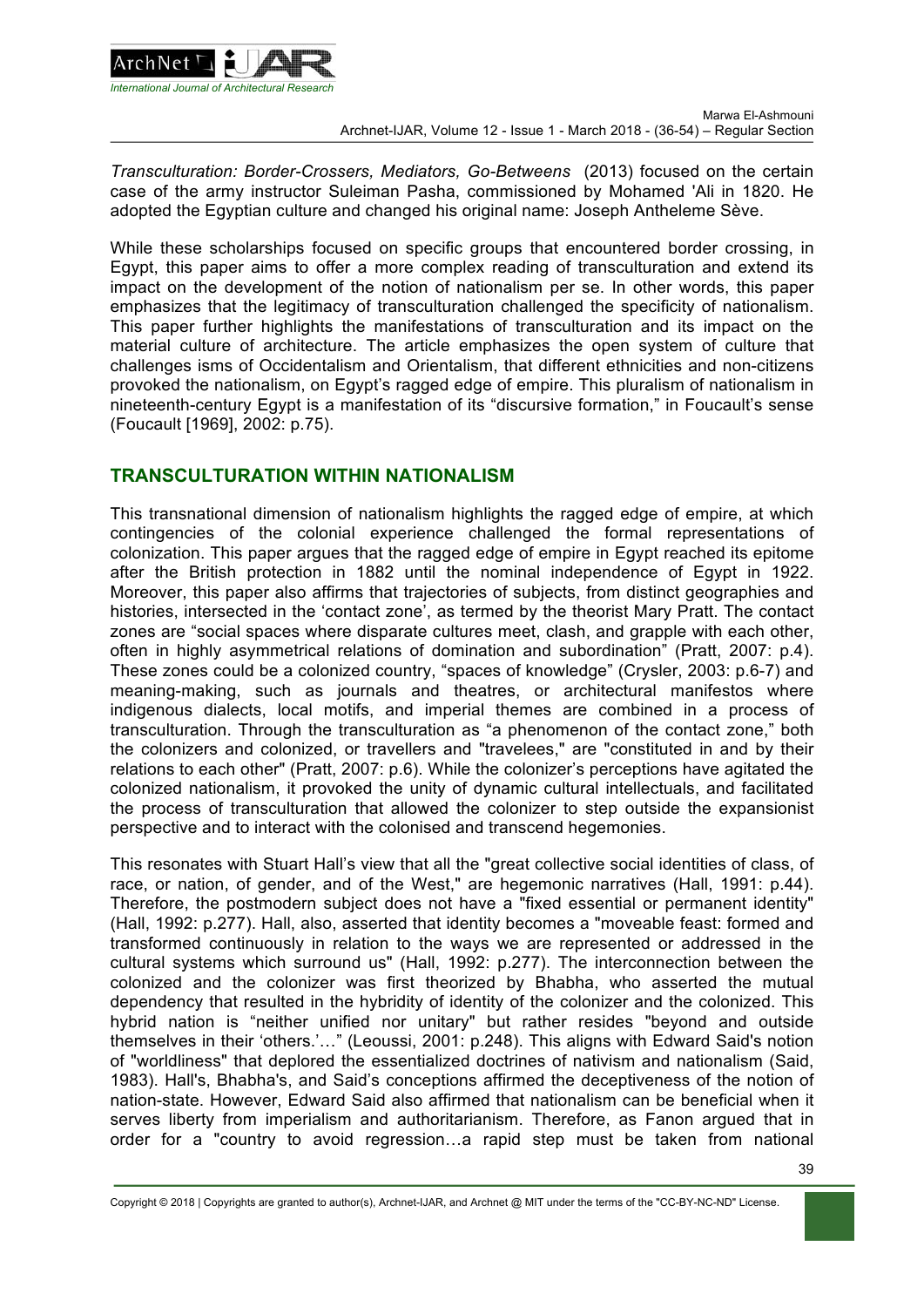

l

consciousness to political and social consciousness" (Fanon, 1965: p.164). This nationalism of "worldliness", one may argue, is embedded in the universal principles of liberty is manifested in subjects of the late nineteenth-century, or of the ragged edge of empire, such as Adib Ishaq, Yaqub Sanu, and Jamal al-Din al-Afghani. Most important, it is also manifested in the oscillation and ambivalence in architectural trends of that period.

#### **TRANSCULTURAL THEMES AT THE RAGGED EDGE**

Although, in Egypt, the inception of anti-colonial nationalism can be dated back to the French expedition (1798–1801), it was not fully progressed until the nineteenth-century. The French had a strong impact on the creation of nationalism, as the eye-witness chronicler Al-Jabartī affirmed that it was a new era of knowledge, as well as war and revolution. Seeking independence from the French, there are some documents that were released by the British Ministry of Foreign Affairs, affirming that a group of the Egyptian Coptic elite had secretly headed to Britain to establish agreements (Sabry, 1927: p.29-30).<sup>1</sup> There was a renaissance in the notion of the Arab nationalism during the reign of Muhammad 'Ali, due to the development of local education and the participation of the Egyptians in the military. This renaissance was perceived as "a false start" as it was limited to the ruler's ambitions of defining an empire (Antonius, 1938: p.33-4). The sense of patriotism, however, one may argue, flourished during the reign of Said Pasha (r.1854-1863) who permitted, for the first time, the promotion of Egyptian soldiers as officers (Sabry, 1927: p.93-4). One of those first Egyptian officers was Ahmad Urabi (b.1841-1911) who regulated an independence revolution against Khedive Tawfiq in 1879. The nationalism of 'Urabi and his followers embraced "locality" that—in return—excluded many other transnational subjects who were motivated to develop the Arab nation in its broad sense, such as Adib Ishaq (b.1856-1885), and Yaqub Sanu (1839-1912).

Ishaq was, as the political scientist Elie Kedourie confirmed, "a radical activist, glib and confident in laying down first principles and quite ready to denounce those rulers and ministers guilty of contravening them" (Kedourie [1974], 2012: p.82). Ishaq was an Armenian born in Damascus, educated at the Lazarist School where he learnt French and Arabic. He established two newspapers Misr [Egypt] and al-Tijarah [Trading]. Al-Tijarah was to be the mouth of Jamal al-Din al-Afghani, another proactive transnational subject. After Ishaq was sentenced to prison by Khedive Tawfiq (r. 1879-1892), for his continuous denunciation of the Khedivial rule, he closed both publications and absconded to Paris in 1880. However, he remained connected to Egypt and there he founded the Arabic newspaper *Cairo of Egypt*  (Hamdan, 2015). Lineage-race, for Ishaq, was trivial to the nation. Ishaq had masonic linkage that his faith in freedom made Catholic inexact of his religion in the day of his death that he received an ecclesiastical disapproval (Kedourie [1974], 2012: p.85). The nation was rather "rooted in a… certain collective agreement of belonging to one nation" (Campos, 2010: p.67). Ishaq stressed that "the nation" for any person is his "people" (Campos, 2010: p.67).

Similarly, Sanu's belonging sentiment to the country made him to propagate the injustice of the Khedivial rule and the British colonization afterwards. Sanu was born in Cairo to a Jewish

Copyright © 2018 | Copyrights are granted to author(s), Archnet-IJAR, and Archnet @ MIT under the terms of the "CC-BY-NC-ND" License.

<sup>&</sup>lt;sup>1</sup> This group has never reached Britain as their leader, Y'aquop al-Qipty, has died on the ship after telling the reason behind their trip to the ship captain.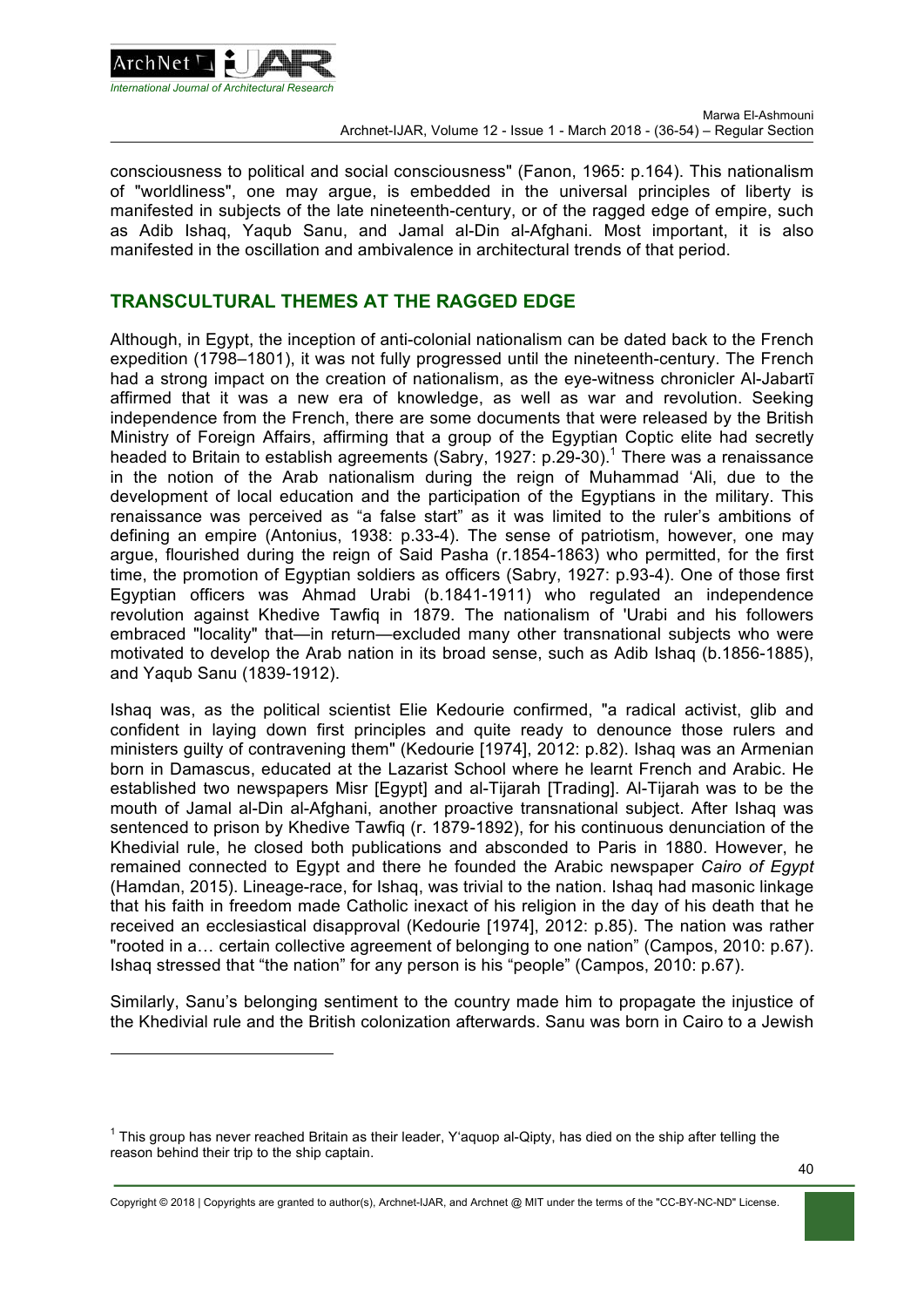

 $\overline{a}$ 

Egyptian mother and a Jewish Italian father who came at the inception of the nineteenthcentury to become the advisor to Prince Ahmad Pasha Yeken, the grandson of Muhammad Ali. Yeken sent Sanu on an educational mission to Italy in 1853 to study theatre and literature. Remarkably, Sanu's writings and works never highlighted his Jewish ancestries. Sanu studied Old Testament, and deserved to be called a Levite, while he also learned to read Quran in Arabic by the age of twelve (Moosa [1970] 1997: p.41). Sanu's multicultural background enabled him to master different languages such as French, Arabic, Hebrew, and Italian.

In spite of Ismail's enthusiasm for Sanu that he declared him "the Molière of Egypt" (Levy, 2007: p.148), Sanu's criticism of the Khedive's government grew, that he later "found his theatre shutdown" (Russell, 2013: p.326). The theatre's closure never stopped Sanu's criticism, he established a satirical journal, named *Abu Naddara Zarqa* [*The Man with Blue Glasses*], to publicize the corruption during the Ismail's reign. Exploiting the rivalries between the French and the British, Sanu used to translate articles of his journal to French in order to defend the Egyptian's right of self-governance, and introduce the Egyptian question to the world. Sanu emphasized to one of the reporters of the *Daily Telegraph* that: "The English call me French, the French call me English, the Turks call me infidel; I am simply an Egyptian" (Moosa [1970] 1997: p.41). According to one of *Abu Naddara* issues, one of the readers wrote to Sanu: "My sir Abu Nadarah, the lover of Muslims, Jewish, and Christian, with your blue glasses you are revealing the deceitful British policy as [flakyeen] astronauts who can see planets with their white glasses" (Sanu, 1885: p.10).<sup>2</sup>



Figure 1. Heading of Abu Naddara's journal with the slogan "Egypt for the Egyptians." (Source: Abu Naddara: Sanu, 1885).

 $2^2$  Sanu's role in representing the Egyptian cause was highlighted in Ziad Fahmy, "Francophone Egyptian Nationalists, Anti-British Discourse, and European Public Opinion, 1885 – 1910: The Case of Mustafa Kamil and Ya'qub Sannu'," in *Comparative Studies of South Asia, Africa and the Middle East.* Vol. 28, No. 1, 2008. Also, see: Jacob Landau, "Ṣanūʿ (Sanua), Yaʿqūb (James)." In *Encyclopedia of Jews in the Islamic World*, Norman A. Stillman, ed. Brill Online, 2014.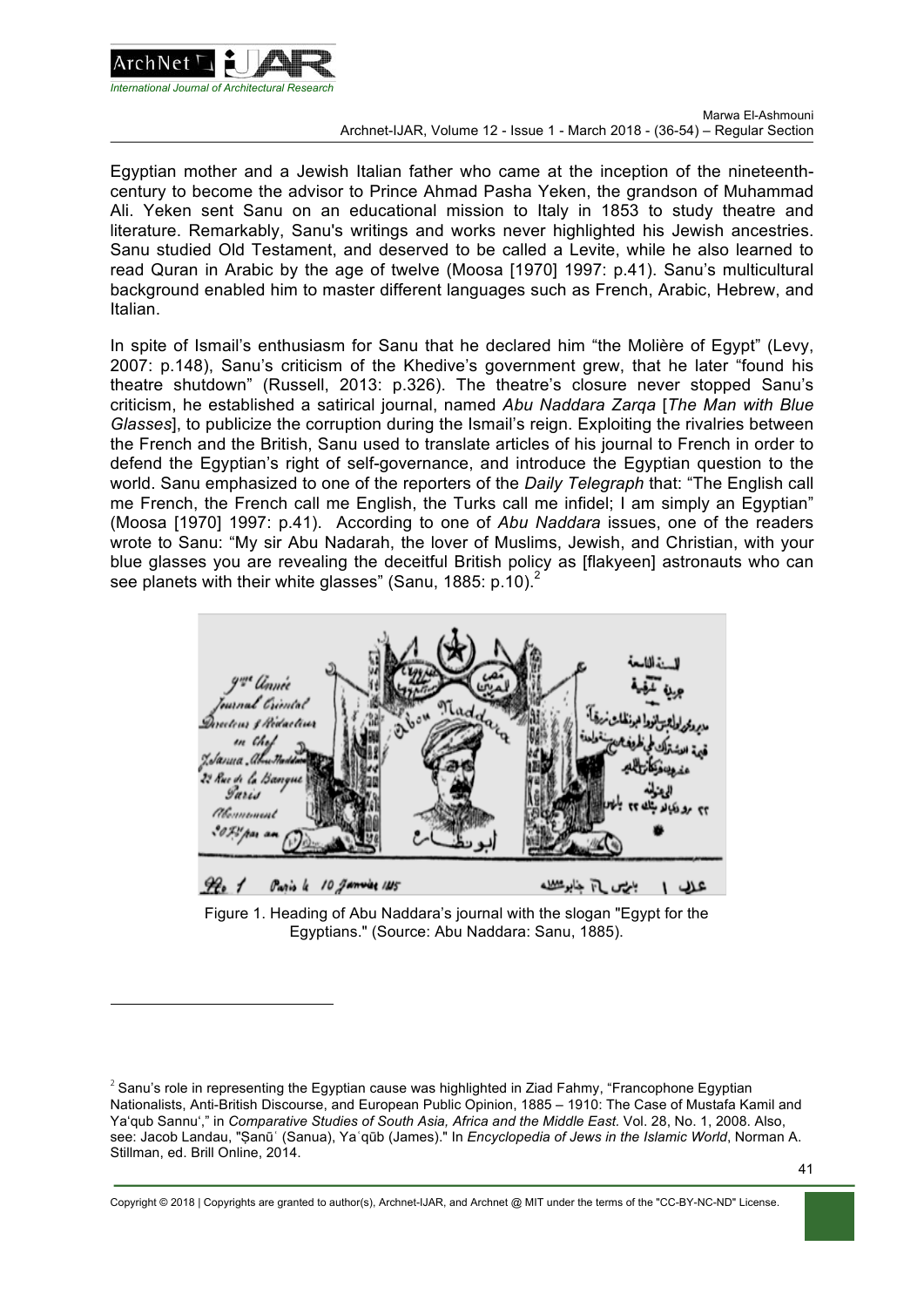



Figure 2. Cartoon of the Egyptian Question Burdening England. (Source: Abu Naddara 2: Feb. 7, 1885).

Ishaq and Sanu, one may argue, revealed the fallacy of the locality of nationalism discourse which meant to obstinately produce the idea of the nation as a constant tale that is "enframed" (Mitchell, 1988: p.33) with arrogance and pride. The locality of national culture, as Bhabha argued, is "more around temporality than about historicity" (Bhabha, 2003: p.292). Therefore, this locality is neither unified nor unitary in relation to itself" (Bhabha, 2003: p.292). In the same way, these transcultural subjects engraved new spaces of identity, and manifested "how the meaning of 'home' […] stretched over time and space" (Phizacklea and Westweood, 2013: p.2). These new spaces of identity engraved through the notion of transculturation of nationalism, this paper highlights, are more consistent in an age of ragged edge of empire where the hegemony of imperialism faded and architectural vocabulary became discernible.

# **TRANSCULTURAL ARCHITECTURE AT THE RAGGED EDGE**

Physical culture and architectural schemes materialised this notion of transculturation. In Mark Crinson's significant account: *Empire Building: Orientalism and Victorian Architecture*, he asserted that the informal presence of Britain in Egypt resulted in unfamiliar architecture that resists any imperial categorization, unlike British architecture in India or French architecture in Algeria (Crinson, 1990: p.3). The architecture then "exemplified and epitomized a range of notions about integration and alliance, religious and national identity" (Crinson, 1990: p.3). Architecture projects in this period were "socially transformative endeavour that is localized, [and] politicized" (Crinson, 1990: p.6). This paper seeks to emphasize that this localization and politicization of projects, or the transculturation, resulted from ambivalences of both the colonizer and the colonized at the ragged edge of empire at this period of the end of the nineteenth-century.

In this period, Egypt's viceroys in order to alleviate "their power in the short run," became "the intermediaries between Egypt and Europe" (Hunter, 1999: p.4). Khedive Ismail, one may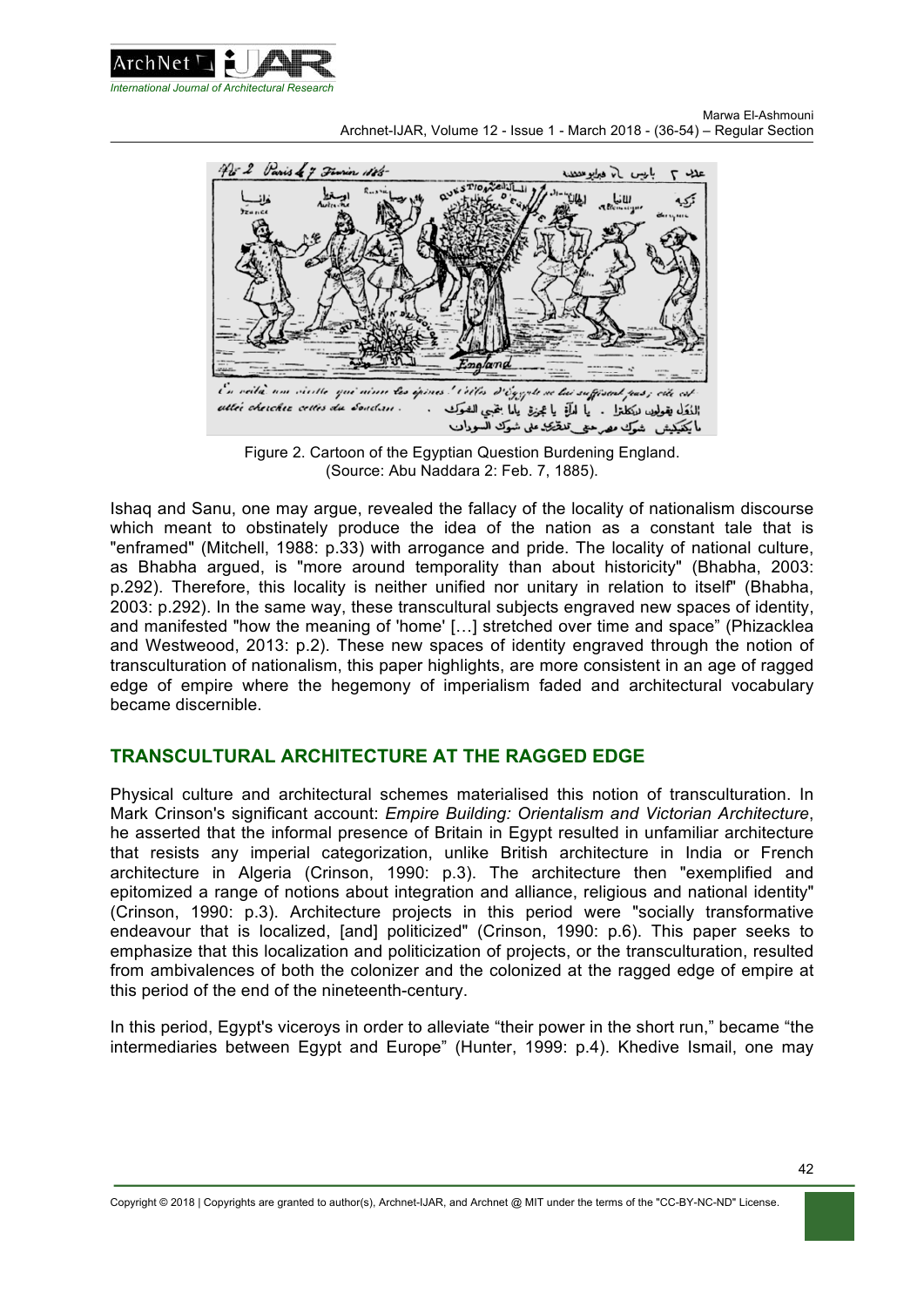

l

argue, is a notable example of the "go between" agencies (Mackenthun, Jobs, 2013: p.15), and a manifestation of the transculturation phenomenon and its consequent ambivalence. Adopting Haussmann's model, which was of imperial aspirations, $3$  the new district of Al-Ismailiya was built to the west of Cairo, to be integrated with the medieval part (Mubarak, 1886:p.118). To achieve a *belle époque*, 'Ali Mubarak (1823-93), the minister of public works, planned Al-Ismailiya based on his encounter with France during an educational mission.<sup>4</sup> Within the old part of Cairo, a new twenty meters wide boulevard, named after Ismail's grandfather, Muhammad 'Ali Street, was completed between 1872 and 1874 to resemble Rue de Rivoli in Paris (Nasr and Volait, 2003: p.27). One of the buildings that manifested the Europeanization eagerness was the Opera building. The building [Figure 3]—designed by Pietro Avoscani (1869) to accommodate celebrations for the opening of the Suez Canal. The building, with its tripartite volume composition and central loggia with arched doorways framed by terracotta decorations, central portico, and Ionic columns, was modelled on La Scala in Milan.



Figure 3. Khedivial Opera House. Postcard B. Livadas & Coutsicos 1900 (Source: courtesy of: Travellers in the Middle East Archive, TIMEA).

<sup>4</sup> Mubarak wrote the twenty-volume description of Cairo, *Al-Khitat al-Tawfiqiya al-Jadida*, in which he stressed that the split in the city's fabric was a necessity of progress. See: N.AlSayyad, "Ali Mubarak's Cairo: Between the Testimony of 'Allamudin and the Imaginary of the Khitat," in *Making Cairo Medieval*, ed. N.AlSayyad, I.Bierman, and N.Rabbat (New York: Lexington Books, 2005).

 $3$  Between 1853 and 1869 Haussmann spent "extraordinary expenses," some two and one-half billions of francs on streets' construction, which were mainly for surveillance, as fear of riots increased. According to E.Bouillat, Georges-Eugene Haussmann (Paris, 1901), pp. 8-9, as cited in S.Giedion, *Space, Time and Architecture: The Growth of a New Tradition* (Cambridge: Harvard University Press, 5th ed. 2008)*,*p.762.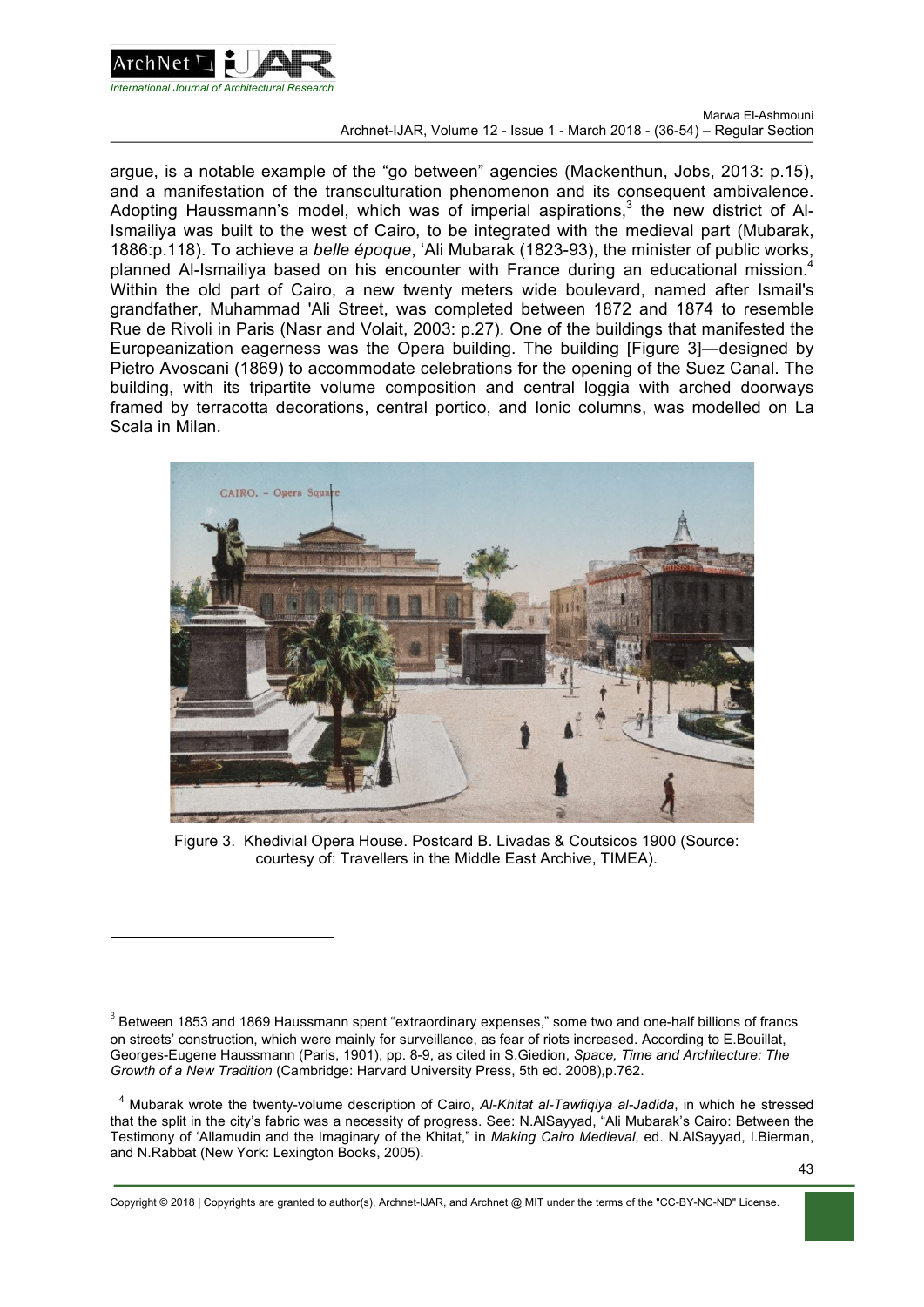

On the other hand, the colonizer, before the ragged edge of empire, used to assimilate its home culture. This assimilation was exhibited in buildings designed by British architects, according to Crinson, including the Oriental Hotel (1865) (1996: p.174). The Oriental Hotel, or the New Hotel, was built by stone and terracotta enrichments, which came from London. The Oriental Hotel was one of the very few works of British architects at this time, and its design certainly closer to an exhibition building, as Crinson asserted (1996: p. 174). Commanding a good view of the Pyramids, and facing the Ezbekiyeh gardens (*American Scientific* 1871: p.147), The New Hotel with its one hundred and forty feet long and seventy feet high façade was a clear emphasis on the European power. In addition to its grand scale, the neoclassical style with its combination of the portico and the colonnade of Ionic columns at the center of the main façade was a surplus embodiment of power. There were other examples of colonial architecture before the ragged edge, such as the Palace Hotel (1869) by Christopher Wray (Volait, 2004: p.201). The Palace Hotel was "inspired by La Scala in Milan, apartment buildings with commercial arcades, and townhouses surrounded by gardens in the Second Empire's manner" (Volait, 2004: p.201). Also, other notable projects include a post office by T.L. Donaldson at Suez (1862), and a hospital built by Colonel Collyer also at Suez (1867). This approach of the colonizer assimilating home could not have been continued on the ragged edge of empire in Egypt.



Figure 4. The New Hotel (Source: The Scientific American magazine 25 (10), September 1871).

At the ragged edge of empire, at the culmination of nineteenth-century of Egypt, both the colonizer and the colonized were engaged in the transculturation process that caused a mutual ambivalence. The ambivalence was between domesticating Europeanization and domesticating orientalism. The colonizer's domestication of Europeanism, on the one hand, was exhibited in the robust example of "Bayt Al-Lurd", [house of the Lord] (1892-1894) (Johnston, 2006: p.78). Lord Cromer who arrived in 1883 to rescue Egypt's finances asked the Foreign Office in London to design a new place to accommodate his offices and living habits. Beside Kasr el-Doubara, the palace of the Queen Mother, the building was "built like Whitehall and other government buildings of the day" (Johnston, 2006: p.78). The design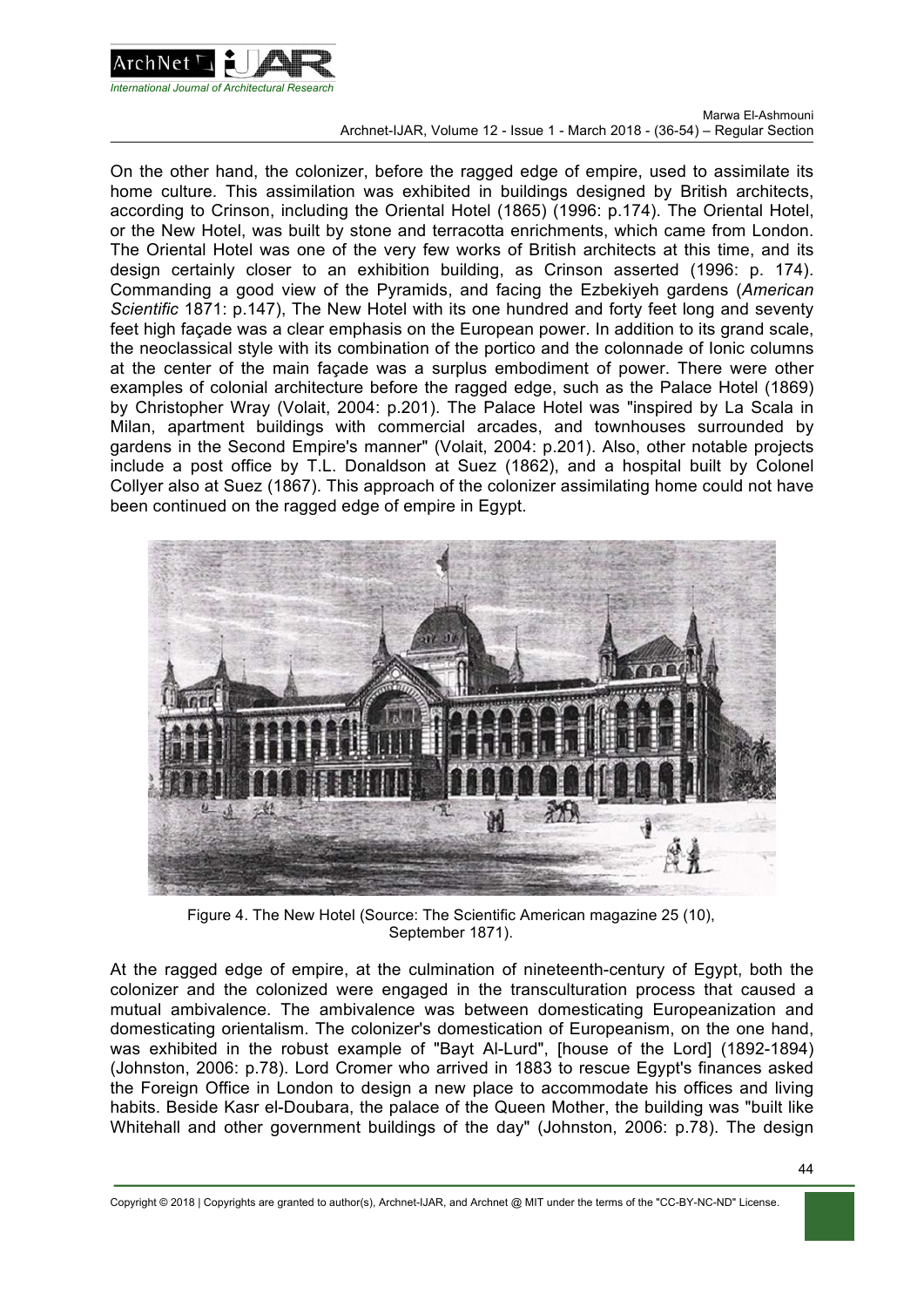

 $\overline{a}$ 

with its accentuated front entrance, central pediment, and balustrades manifested colonial architecture that synthesizes home culture.



Figure 5: The main façade of "Bayt Al-Lurd". (Shirley Johnston, Sherif Sonbol, *Egyptian Palaces and Villas: Pashas, Khedives, and Kings*. Taken by Sherif Sonbol).

On the other hand, the European exhilaration with Pharaonism and the Orient challenged the norm of colonial architecture that used to assimilate home culture. Although the fascination with Pharaonism started back in 1787 with Napoleon's campaign, it was culminated in 1881, when the first Committee for the Conservation of Monuments of Arab Art. The Committee was dominated by European officials to "secure [cultural authority] for the next fifty years" (Isenstadt and Rizvi, 2008: p.9). In this period, many Europeans peculiarly turned into activists of heritage conservation. Auguste Mariette (b.1821-1881), known as "the father of Egyptian Archaeology" (Mallgrave, 2004: p.21), restricted unauthorized excavation in order to preserve antiquities for the Egyptian nation (Reid, 2002: p.103). Mariette, as a transcultural subject, wanted to be buried near the ancient Egyptian artefacts (Haikal, 2009: p.124). Mariette, also, convinced the Khedive to establish a museum at Bulaq in 1859, near Cairo, to become the world's foremost repository of Egyptian antiquities at that time.

Khedive Tawfiq (r.1879-1892) announced an international architectural competition for the design of a new Egyptian museum, for which there were seventy-three projects submitted.<sup>5</sup> The winning project was the French architect and the Ecole des Beaux-arts graduate, Marcel Dourgnon (1858–1911). Dourgnon's usage of Greek inscriptions at the top of its entrance, and the celebration of the European fathers of Egyptology and famous pharaohs, was perceived by the archaeologist Donald Reid, as a conveyance of "European imperial dominance" (2015: p.6). However, this paper argues that the design, in a transcultural way, truly succeeded in conjuring "the right moods in the museum space…without necessarily

<sup>5</sup> The inauguration of the museum was celebrated in "Love your Monuments," in *al-Ahram* 15th of Nov, (1902).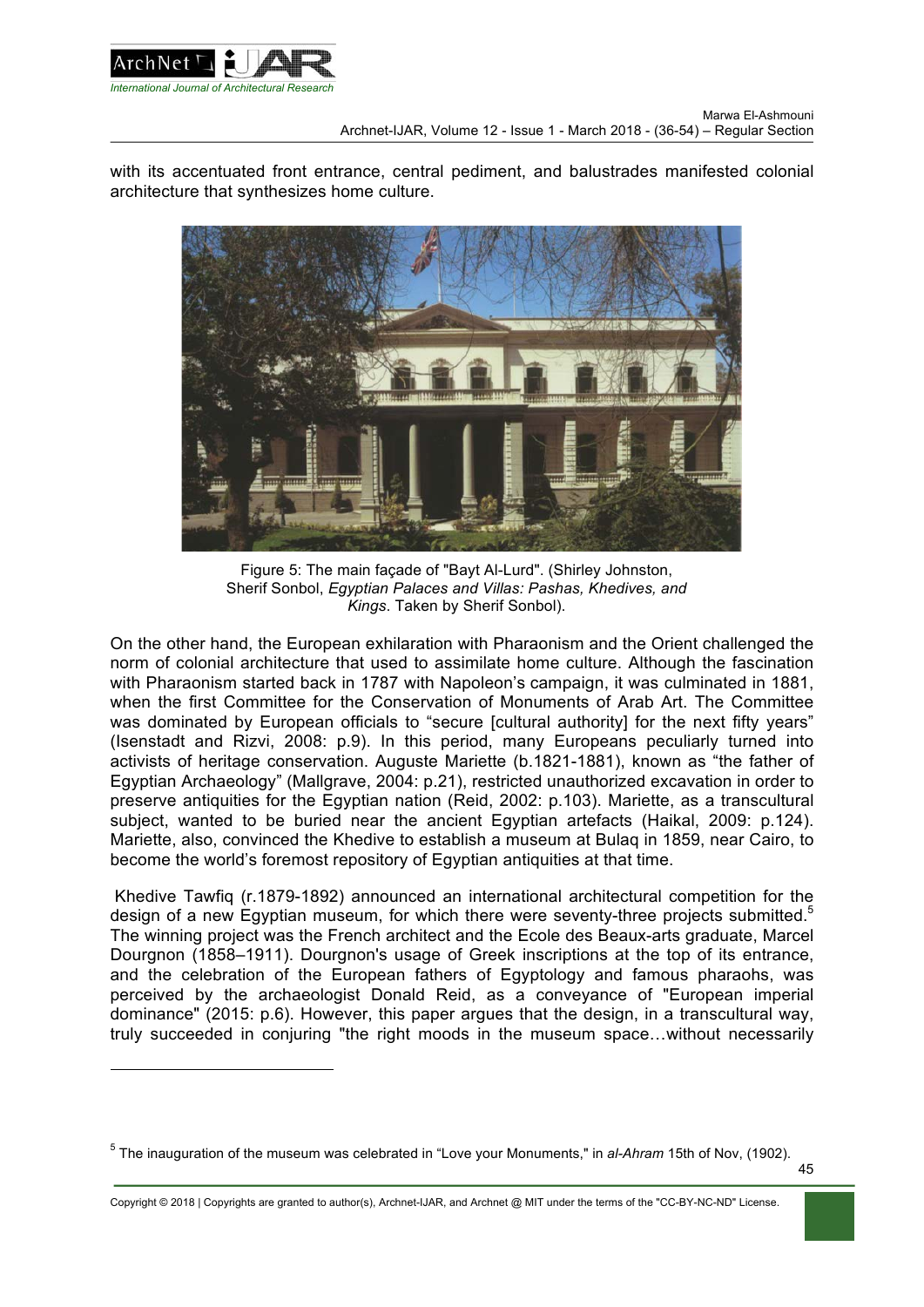

applying the formal language of Ancient Egyptian architecture" (Asfour, 2014: p.107). Although the façade is a clear Imperial Roman style, it still has some relevance to ancient Egypt—not least the t-shaped plans that resembles the Temple of Hathor. The approval of such transcultural vocabulary by Khedive Abbas Hilmi, known with his national predispositions, emphasizes the ambivalence between domination and subordination at the ragged edge of empire. Moreover, this approval, this paper argues, involved a situatedness that is associated with the domestication of imperialism.



Figure 5. (Left) Plans of the Egyptian Museum (Source: Leconte, Marie-Laure C. URL: http://journals.openedition.org/inha/7007, Bibliothèque Nationale de France); (Right) plan of temple of Hathor (Source: Nizil Shah, Wikimedia Commons).



Figure 6. The main Façade of the Egyptian museum. (Leconte, Marie-Laure C. URL: http://journals.openedition.org/inha/7007, Source: Bibliothèque Nationale de France).

Domesticating orientalism resulted from the adoption of the colonizer's perceptions while reviving and modernizing traditions. Early nineteenth-century, in general, is a period of revivalism in architecture and resurgence of neo-classicism. Several architects adopted earlier styles in their designs. In Egypt, in particular, most of the buildings between 1892 and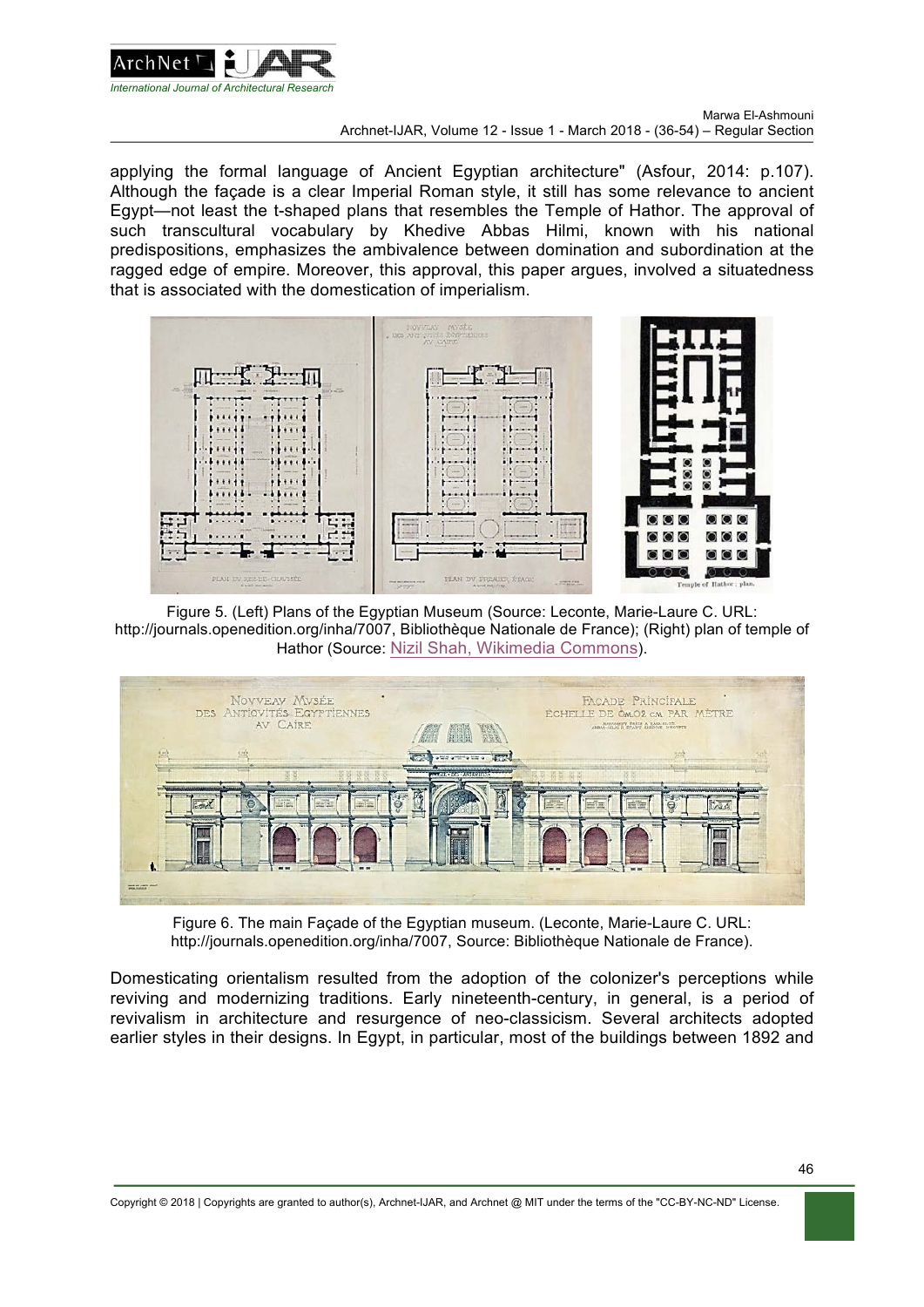

l

1906 can be categorized as "Mamluk revivals" (Volait, 2006: p.134). Mamluk style $^6$  was recognized as the purest form of expression of the Egyptian identity, that minimizes Ottoman influences, and later in the twentieth-century was regarded as the national Egyptian style (Rabbat, 2010: p.174).

For Nasser Rabbat, the revival of the Mamluk style can go back to two main points in the history of architectural documentation (Rabbat, 2010: p.174). The first was the documentation of "Egyptian" artifacts launched by the Napoleon expedition. Following the paths of the French expedition, in 1837, Pascale-Xavier Coste (1825-1829),<sup>7</sup> a transcultural French architect brought by Muhammad 'Ali to work on several projects, published *L'Architecture arabe ou monuments du Kaire measures et dessinés de 1818 á 1826* that documented Mamluk architecture. These two phases highlighted 'Ali Mubarak's emphasis that Orient was reintroduced "to its own architectural heritage…through Western mediation" (Al-Asad, 1993: p.116-17). However, Volait wondered whether such Mamluk revivalism in the nineteenth-century should be considered as "a late resurgence or continuity of traditional practices, or should rather be analysed as an expression of a local domestication of Western orientalism" (Volait, 2006: p.141). This "indigenous 'orientalism' in late-nineteenth-century Cairo" (Volait, 2006: p.141), is one of the sides of transculturation, this article argues, that highlighted the adoption of the colonized to the colonizer's perceptions.

Between these Mamluk revivals was the building of the *Awqāf* [endowment] administration (Fig.3) which was, according to Volait, designed in 1896 by an unknown European architect F. Ségèz or [Légèz] (2006: p.138). The *Awqāf* administration was formed in 1835 to manage religious foundations and in 1879 it became a ministry (Volait, 2006: p.133). Most importantly, in 1884 it claimed liberation—seized in 1913 from the British authority based on the fact that it belongs to the sharia and became totally under the Khedive's direction. The activities of the *Awqāf* during the period of its liberation manifested the domestication of orientalism by the colonized.

The *Awqāf* building itself is a manifestation of such domestication. The construction went through three different phases of construction. The first phase dated to (1898-1912), during the period of liberation from the British domination, included the main portal along with the façade that has the secondary portal. Typical to Mamluk architecture, the building included many portals projecting its façades. The central portal is a pointed horseshoe arch that is topped with a pediment capped with three layers of stalactites. The secondary portal is bordered with recesses, each with two rectangular windows ornamented with three tiers of stalactites. In between the first and second floors the area is decorated with a rectangular

Copyright © 2018 | Copyrights are granted to author(s), Archnet-IJAR, and Archnet @ MIT under the terms of the "CC-BY-NC-ND" License.

 $6$  The Mamluk architectural features included carved stonework in the entrances, the domes, as well as the twotone stonework banding (usually red-and-white) of the typical horseshoe and trefoil arches. Moreover, different dome patterns (zigzag, floral, geometric) identified a mosque's patron. N.Rabbat, "The Medieval Link: Maqrizi's Khitat and Modern Narratives of Cairo," in *Making Cairo Medieval*, eds. N.AlSayyad, I.Bierman and N.Rabbat (Maryland: Lexington Books, 2005),p.35. Also, see: Doris Behrens-Abouseif, *Cairo of the Mamluks: A History of the Architecture and Its Culture* (Cairo, 2007).

<sup>&</sup>lt;sup>7</sup> Muhammad 'Ali rejected Coste's Mamluk inspired proposal for the design of his mosque. See: M. El-Ashmouni and K.Bartsch, *"*Egypt's Age of Transition: Unintentional Cosmopolitanism during the Reign of Muhammad 'Alī (1805-1848)," in *Arab Quarterly Studies* (2014). Vol.36, no.1, pp. 43-74. Coste documented his proposal in his memoirs, which were compiled in *Toutes les Égypte* (1998). Coste's views about Mamluk architecture were highlighted in Gaston Weit, *Mohammed 'Ali et les Beaux-arts* (Cairo: Dar al-Maaref, 1949).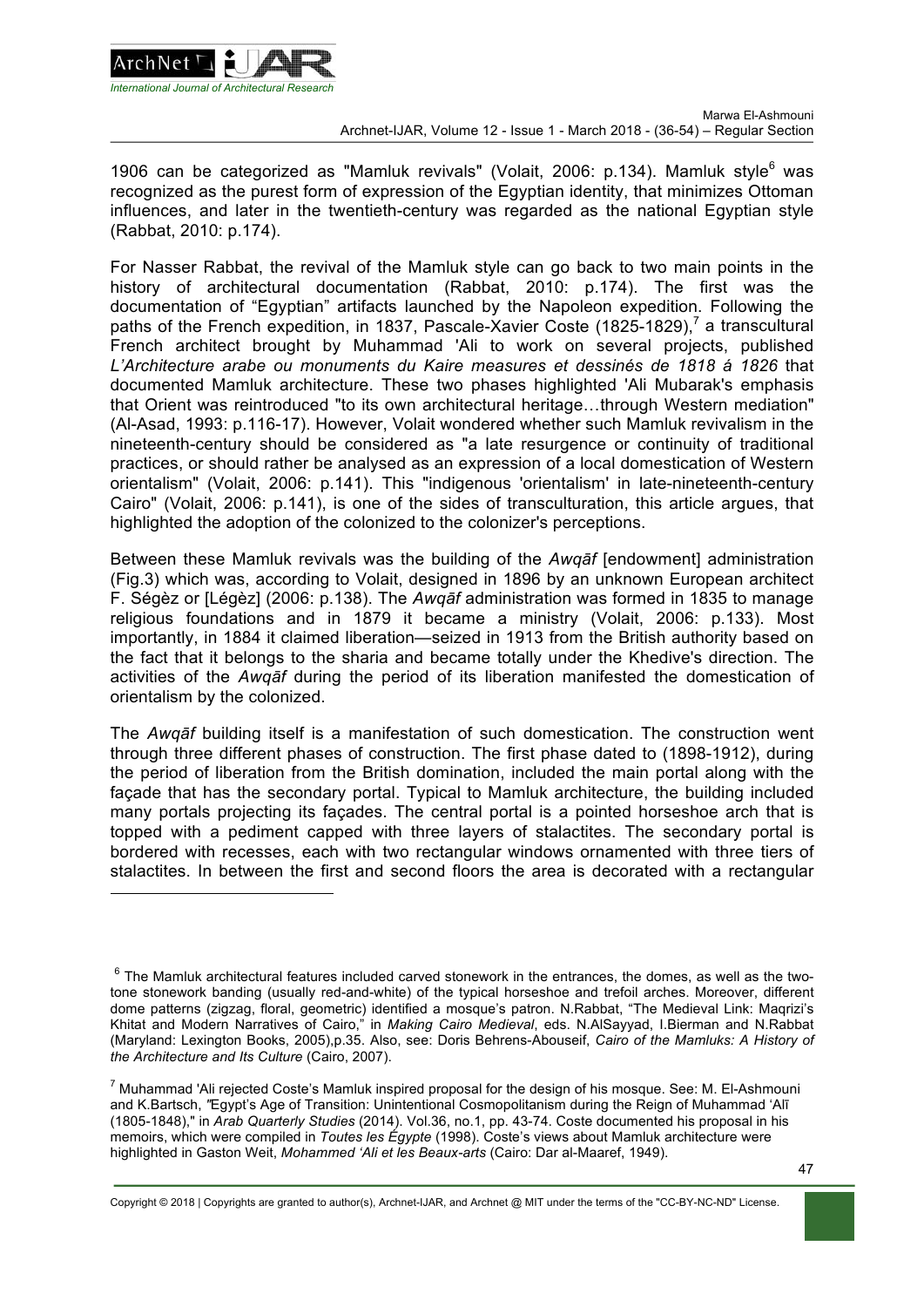

band adorned with a cartouche decorated with vegetal motif. Moreover, along the top of the building there are trefoil crenellations. In 1929 an extension was made and the portal was designed by Mario Rossi using neo-Mamluk style (Sidky, 1998).



Figure 7. Main façade of the Awqaf administration (Source: Archnet archives, photo by: Nasser Rabbat).

The fascination with the Orient was also manifested in private projects such as the villa of Count Zogheb, the consul of Denmark. The villa was built in 1898 in Qasr al-Nil Street, and was demolished in 1960 (Moretti, 1903: p.1). The palace was designed by Max Herz. (b.1856-1919) the Hungarian chief architect of the Comité de Conservation des Monuments de l'Art Arabe (established by Khedive Tawfiq in 1881). Zogheb villa was designed in neo Mamluk style with *mashrabiyas* in its facades (Ormos, 2009). Its interiors were also fashioned in Mamluk style with coffered ceilings, openwork balusters, and niches with stalactites. Another example is the still standing villa<sup>8</sup> of the tobacco manufacturer Nestor Gianaclis, which was remodelled in the neo-Mamluk style by Herz in 1898. Herz was considered as the leading expert on this style, as stated in the Arabic witness journal *Al-Hilal*, although the Mamluk style was not a new invention of the nineteenth-century (Iskarus, 1919: p. 924). Herz's fascination with the Mamluk style is evidenced in his publication: *La Mosquée du Sultan Hassan au Caire* (1899), therefore he played a significant role in the history and historiography of Islamic monuments. Herz had an exceptional proficiency in investigating and supervising the restoration works from Alexandria to Aswan (Ormos, 2002). Herz, the director of the Museum of Islamic Art, himself can be considered as a manifestation of the transculturation of nationalism.

 $\overline{a}$ 

 $8$  The villa has been acquired by the American University since 1919.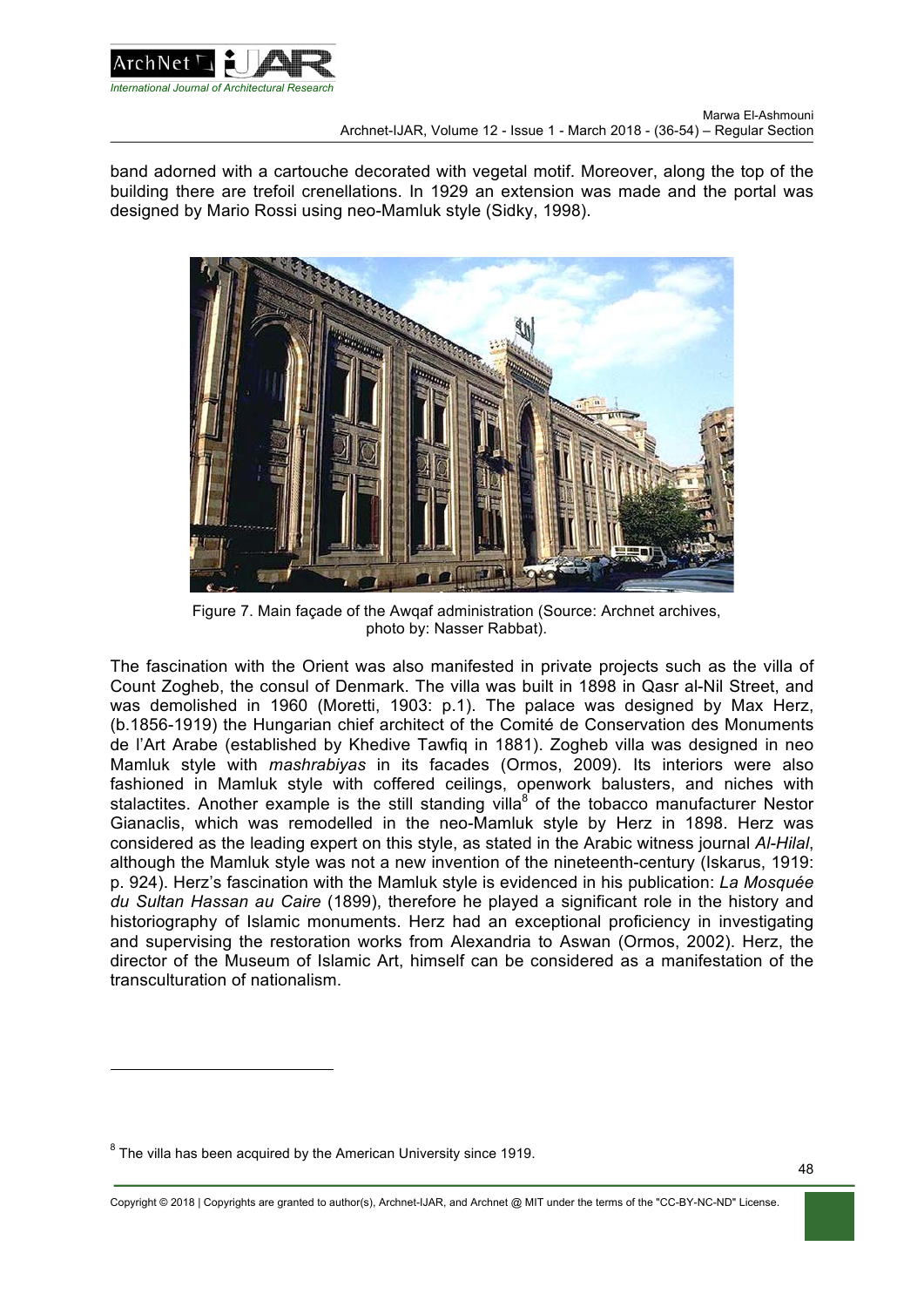



Figure 8. Zoghreb Villa neo Mamluk façade (Source: Wikipedia commons).

Moreover, Heliopolis is another example of the fascination with the orient, which was one of the most important foreign developmental projects at that time. Until this time the foreign communities in Egypt, the Syrians, Italians, Greek, Armenians, had greater territorial rights, even more than the majority of natives (Starr, 2009). Heliopolis, the city of the sun, was meant to be an oasis in the desert, a residential complex expansion of Cairo founded by Belgian businessman Baron Édouard Empain (Dobrowolska and Dobrowolski, 2006). The buildings of the city were oriental style and neo-Moorish, with domes, columns, and arcades, as Empain dreamed of when he first visited the desert plateau in 1905 with the Belgian architect Ernest Jaspar. The dream came true and the city, far from the congested Cairo, housed by the elites of foreign communities. The palace of the Empain himself in Heliopolis, which was built in 1907-1910 with Indo style and mixed tastes, intermingled in the Egyptian context.



Figure 9. From left: One of the earliest buildings in Heliopolis; and Villa of Nubar Pasha. (Dobrowolska, A. and Dobrowolski, J. (2006). *Heliopolis: The Rebirth of the City of the Sun*, p.136).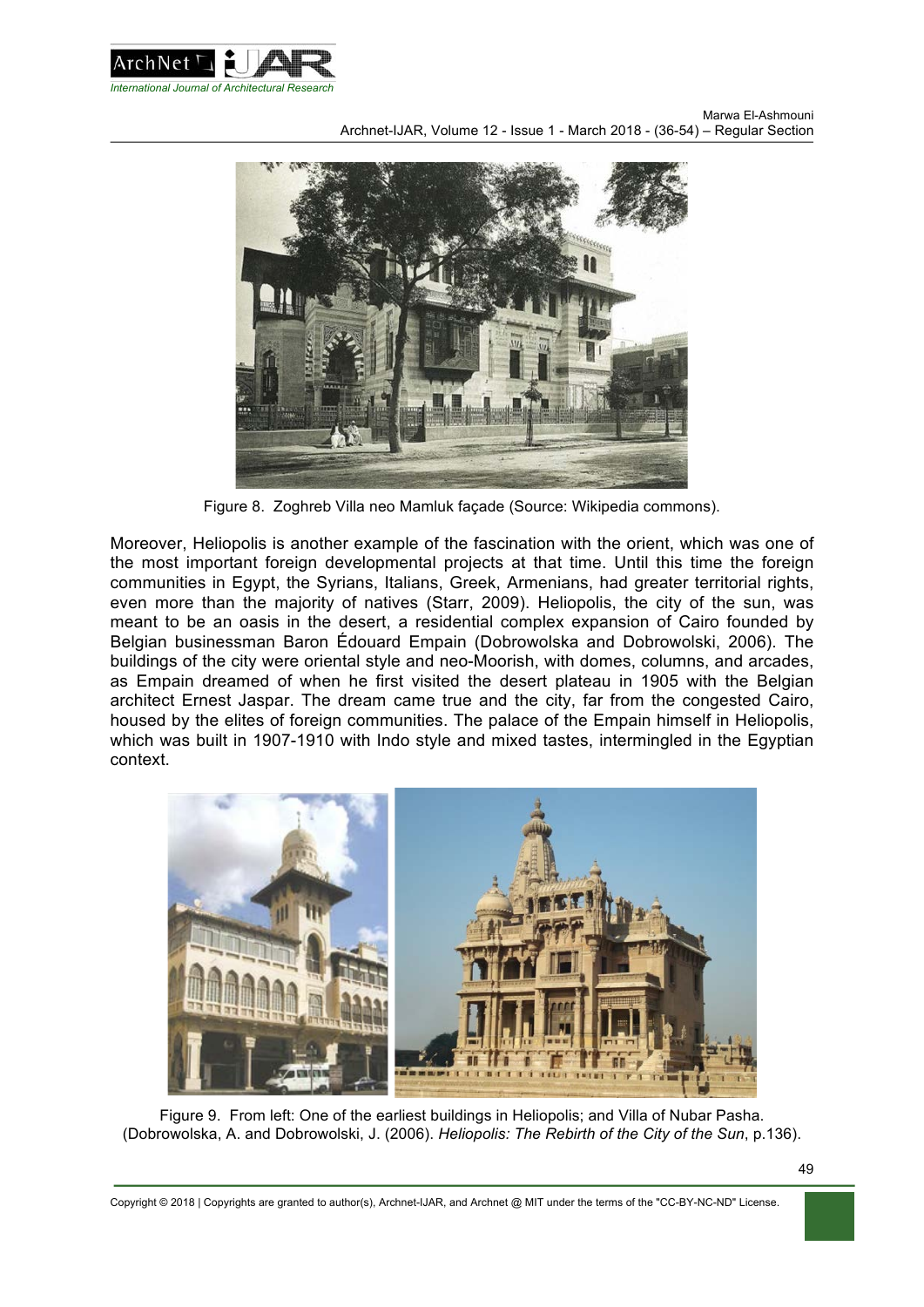

At that ragged edge, the colonizer, while fascinated with the tradition of the country and strived to preserve his oriental perceptions of corporeal visages, the subordinated was inclined to adopt certain European styles both to display modernism and change such oriental perceptions. Architecture at that period was beyond limitations of the resistive attitudes of the twentieth-century such as regionalism and critical regionalism. Al-Muntazah Palace (1892) as an important example of this tendency, the paper argues, is a manifestation of transculturation with its Italian Renaissance and Venetian styles. It was designed by the court engineer Fabricius Bey with a few changes by the khedive's favourite architect, the Austrian Antonio Laşiac (Rafaat, 2003). In each floor there are long open arcades featuring trabeated architecture, one that was commonly used in classical styles, ancient Egyptian or Greek. The horizontality of the façade symbolizes continuity and nobility. The use of towers, low pitched roof and the gable elaborate distinctive features of Renaissance details. Since the Khedive had "personally masterminded its development" (Rafaat, 2003), this article argues that his choice for Venetian style conveyed both domestication of Europeanism and political independence from the British.



Figure 9. Salamlek Palace, Muntazah. (Juan Freudenthal 1981, Source: Aga Khan Visual Archive).

# **CONCLUSION**

Considered together the period of late nineteenth-century, or the ragged edge of empire, was an exigency of a historical mediation between local and international. During that period, Egypt was bounded in a dilemma between the nation-state and the global image. This dilemma resulted in the ambivalence of Egypt's rulers between accentuating unique traditions as a nation-state, and establishing a new evolved image within the larger global systems. The colonizer, also, was ambivalent between accentuating his fascination about the orient and the assimilation of his home architecture. This ambivalence challenged the contingencies of the colonial experience and its formal representations of the colonized. Therefore, the transculturation notion, that does not necessarily generate congruence between asymmetric boundaries of colonial powers, proves the fallacy and temporality of any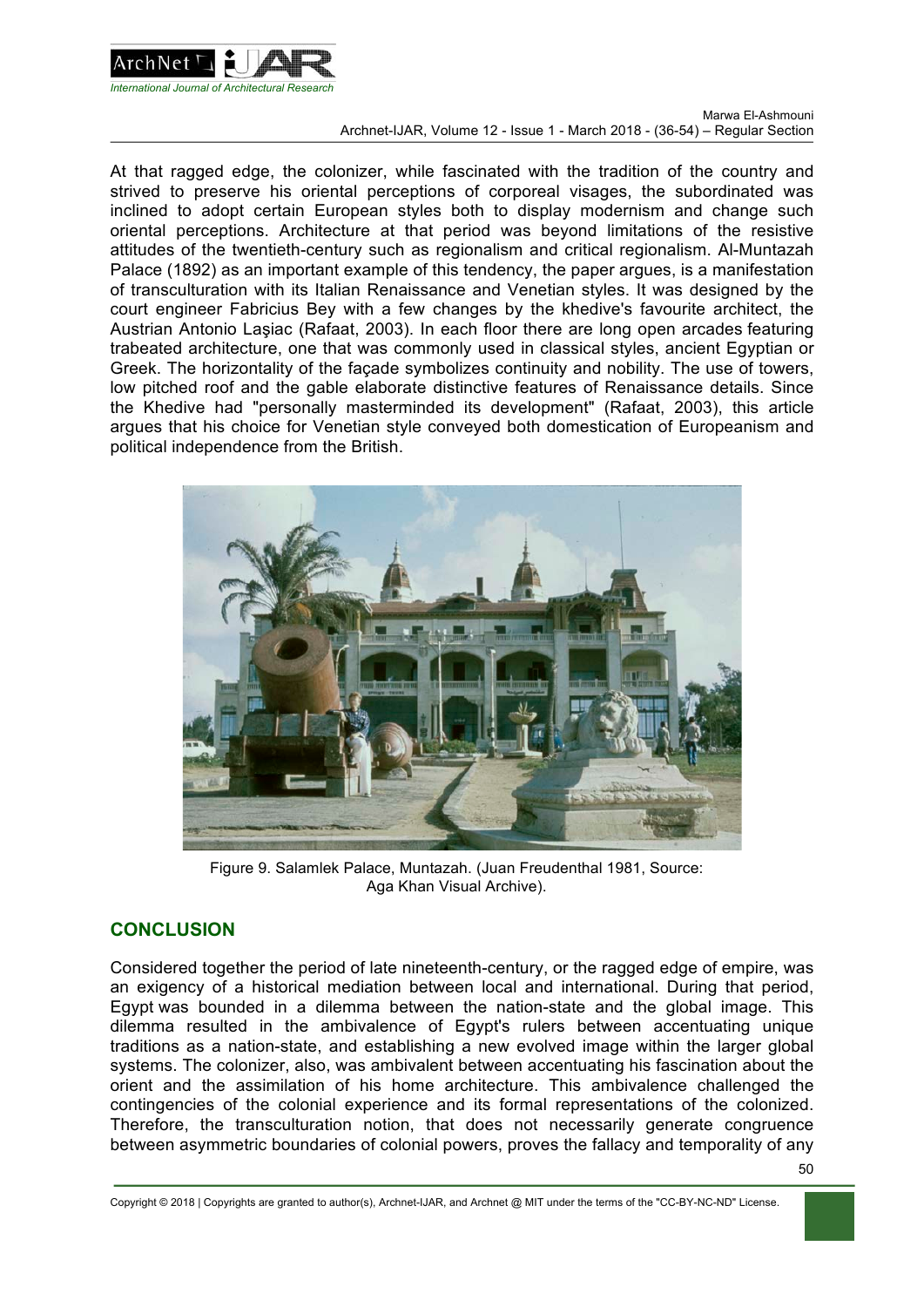

call for the locality of nationalism. Therefore, categories of Arabism, Islamism, or Pharaonism in architecture annuls dynamism of traditions and culture that was 'in great labour' over centuries of integration, alliance, and transculturation.

The architectural context of Egypt as a contact zone at the ragged edge of empire, is surely an anecdote of experiments of *cultural mediation*, and attitudes of people towards suppressed aspects of history. Therefore, architecture worked as a vehicle that derived as much of its potency from the divergence of such boundaries. The transcultural architecture of that period extended the vicinity of that potency into the globe by acting as a mediator that attempted to soften differences between the dominant and the subjugated in a materialistic vocabulary. Architecture then is significant for its ability to cross lines of hierarchy and setting a systematic approach to the crucial concept of transculturation. Architecture, therefore, can carve out "a space of agency," or a "site of change," (Jobs and Mackenthun, 2013: p.14) that increases cultural homogenization, that is urgently needed in light of the recent years' terrorists conflicts in the world. Therefore, further studies needed to understand the ability of architecture in establishing dialogues with the public.

### **REFERENCES**

Al-Asad, M. (1993). The Mosque of al-Rifa'i in Cairo. *Muqarnas* 10, 108-24.

Al-Lahham, A. (2014). Traditionalism Or Traditiona-Lieism: Authentication or Fabrication? *Archnet-IJAR: International Journal of Architectural Research,* 8 (3), 64-73.

- AlSayyad, N. (2011). Cairo. Cambridge, MA: Harvard University Press.
- Al-Jabartī, A. 'Aja'ib al-athar fi al-tarajim wal-akhbar [Points of Wonders of the Biographies and News], (Vol.3).
- Antonius, G. (1938). The Arab awakening: the Story of the Arab National Movement. H. Hamilton.
- Asfour, K. (2014). Vitruvian Character: The Case of the Egyptian Museum. *Archnet-IJAR: International Journal of Architectural Research*, 8 (3), 105 -116.
- Bhabha, H. (2003). Nation and Narration (10th ed.). Canada: Routledge.
- Botz-Bornstein, T. (2015).Transcultural Architecture: The Limits and Opportunities of Critical Regionalism. Uk: Ashgate.
- Boulos, S. (2016). European Evangelicals in Egypt (1900-1956): Cultural Entanglements and Missionary Spaces. Boston: Brill.
- Butler, W. (1887). The Campaign of the Cataracts. London: Sampson Low, Marston, Searle, and Rivington.
- Campos, M. (2010). Ottoman Brothers: Muslims, Christians, and Jews in Early Twentieth-Century. Stanford: Stanford University Press.
- Crinson, M. (1996). Empire Building: Orientalism and Victorian Architecture. London: Routledge.
- Cromer, E. B. (1908). Modern Egypt. New York: The Macmilian Company.
- Crysler, G. (2003). Writing Spaces. London: Routledge.
- Dobrowolska, A. and Dobrowolski, J. (2006). Heliopolis: The Rebirth of the City Of The Sun. Cairo: The American University Press.
- El-Ashmouni, M. (2016). Mobility and Ambivalences: Negotiating Architectural Identities during Khedive Ismail's Reign (1863–79). In C. Gruber (Ed.), Islamic Architecture on the Move (pp.135-160). Chicago: Chicago University Press.
- Eliot, T. S. (1992).The Sacred Wood. London: Methuen.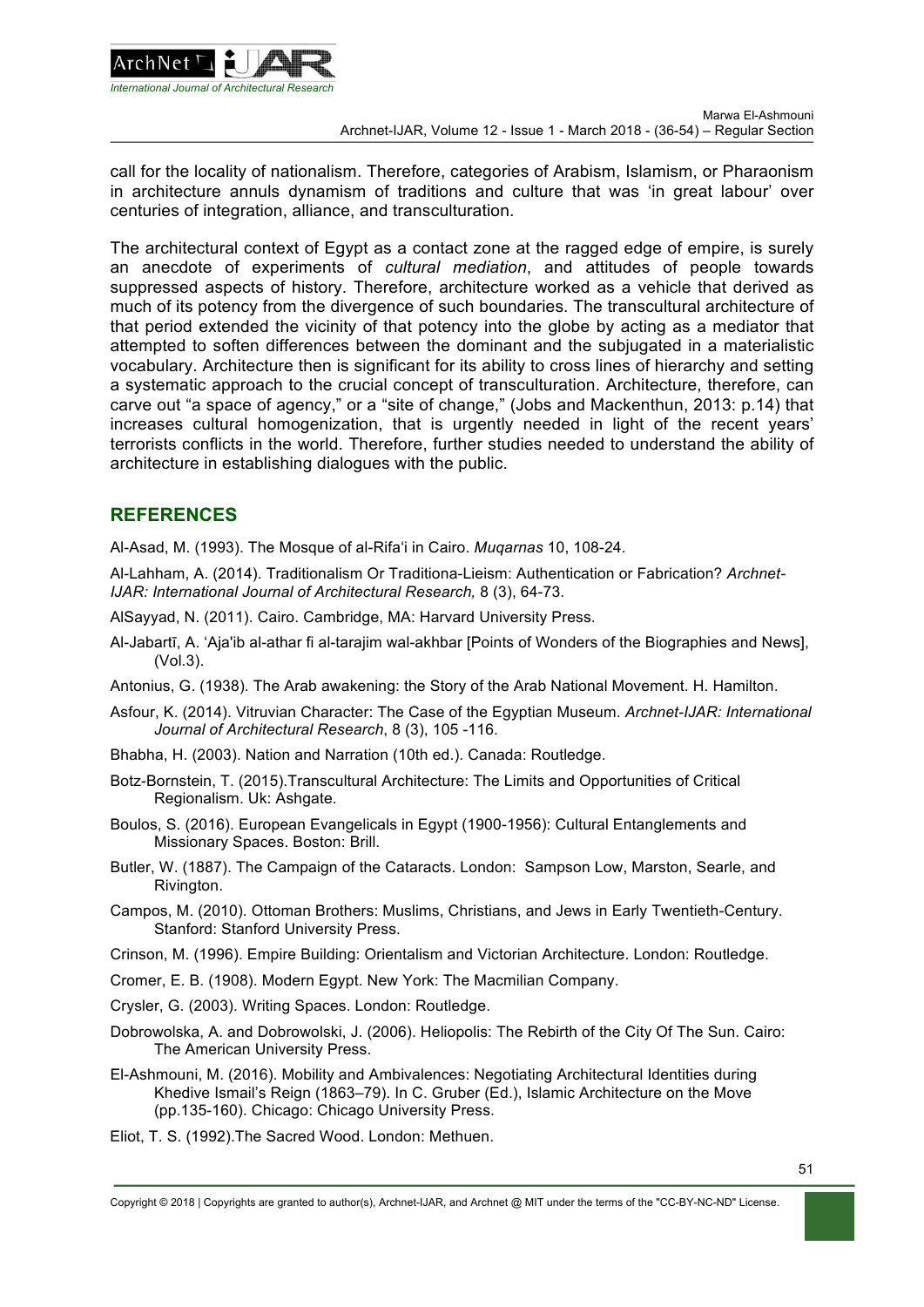

- Fahmy, Z. (2008), Francophone Egyptian Nationalists, Anti-British Discourse, and European Public Opinion, 1885 – 1910: The Case of Mustafa Kamil and Ya'qub Sanu. *Comparative Studies of South Asia, Africa and the Middle East*, 28 (1), 170-83: doi: 10.1215/1089201x-2007-063.
- Fanon, F. (1965). The Wretched of the Earth. London: Macgibbon and Kee.
- Foucault, M. (2002). The Archaeology of Knowledge. (A. Sheridan Smith, Trans.). New York: Routledge.
- Freudenthal, Juan. (1981) Salamlek Palace, courtesy of Aga Khan Visual Archive URL: https://dome.mit.edu/handle/1721.3/176247
- Gellner, E. (2008). Nations and Nationalism (2nd ed.). New York: Cornell University Press.
- Haikal, Fayza. (2009). Egypt's Past regenerated by its Own People. In S. MacDonald & M. Rice, (Eds.), Consuming Ancient Egypt (pp. 197-217). New York: Routledge.
- Hall, S. (1991). Old and new identities, old and new ethnicities. In A. King (Ed.), Culture, Globalization and the World System: Contemporary Conditions for the Representation of Identity (pp. 41- 68). Minneapolis: University of Minnesota Press.
- Hall, S. (1992). The Question of Modern Identity. In S. Hall, D. Held &T. McGrew, (Eds.), Modernity and Its Futures (pp.274-316). Cambridge, Polity Press.
- Hamdan, M. (ed) (2015). Arab Christians Biographies Who Contributed To Arab Islamic Civilization (Holy Land Christian Ecumenical Foundation, Trans.). Jordan: Royal Institute for Inter-Faith Studies. Retreived from: URL: https://hcef.org/faq-items/adib-ishaq/.
- Hernández, F. (2008). Transculturation and Architecture in Latin America. In P. Herrle & E.Wegerhoff (Eds.), Architecture and Identity (pp. 251-58). Berlin: LIT Verlag Münster.
- Herz, Max. (1899). La Mosquée du Sultan Hassan au Caire. Cairo: IFAO .
- Hladnik, M. (2015). From Slovenia to Egypt: Aleksandrinke's Trans-Mediterranean Domestic Workers' Migration and National Imagination. Germany: Bibliografische Information der Deutschen Nationalbibliothek.
- Hoffman, E. and Redford, S. (2017). Transculturation in the Eastern Mediterranean. In Finbarr F. and Gülru N. (eds.) *A Companion to Islamic Art and Architecture*. NJ : Wiley.
- Hunter, R. (1999). Egypt under the Khedives 1805-1879. Cairo: American University Press.
- Isenstadt, S. and Rizvi, K. (2008). Introduction: Modern Architecture and the Middle East: The Burden of Representation. In S. Isenstadt and K. Rizvi (eds), Modernism and the Middle East: architecture and politics in the twentieth Century. (pp.3-36). Seatle: University of Washington Press.
- Iskarus, T. (1919). Max Herz's Gratuity in Saving the Arab Monuments [Maks Hirts Basha wa-fadluhu fi hifz al-athar al-arabiyya]. Al-Hilal 27 (10).
- Johnston, S. and Sonbol, S. (2006). Egyptian Palaces and Villas: Pashas, Khedives, and Kings. New York: Abram.

Jobs, S. and Mackenthun, G. (2013). Agents of Transculturation: Border-Crossers, Mediators, Go-Betweens. Berlin: Tesinka tiskarna.

- Kastoryano, R. (2007). Transnational Nationalism: Redefining Nation and Territory. In S. Benhabib, I. Shapiroet, and D. Petranovich, (Eds).Identities, Affiliations, and Allegiances. (pp.159-78). Cambridge: Cambridge University Press.
- Kedourie, E. (2012). Arabic Political Memoirs and Other Studies (2nd ed.). London: Frank Cass.
- Kuortti, J. (Ed) (2015).Transculturation and Aesthetics: Ambivalence, Power, and Literature. London: Brill.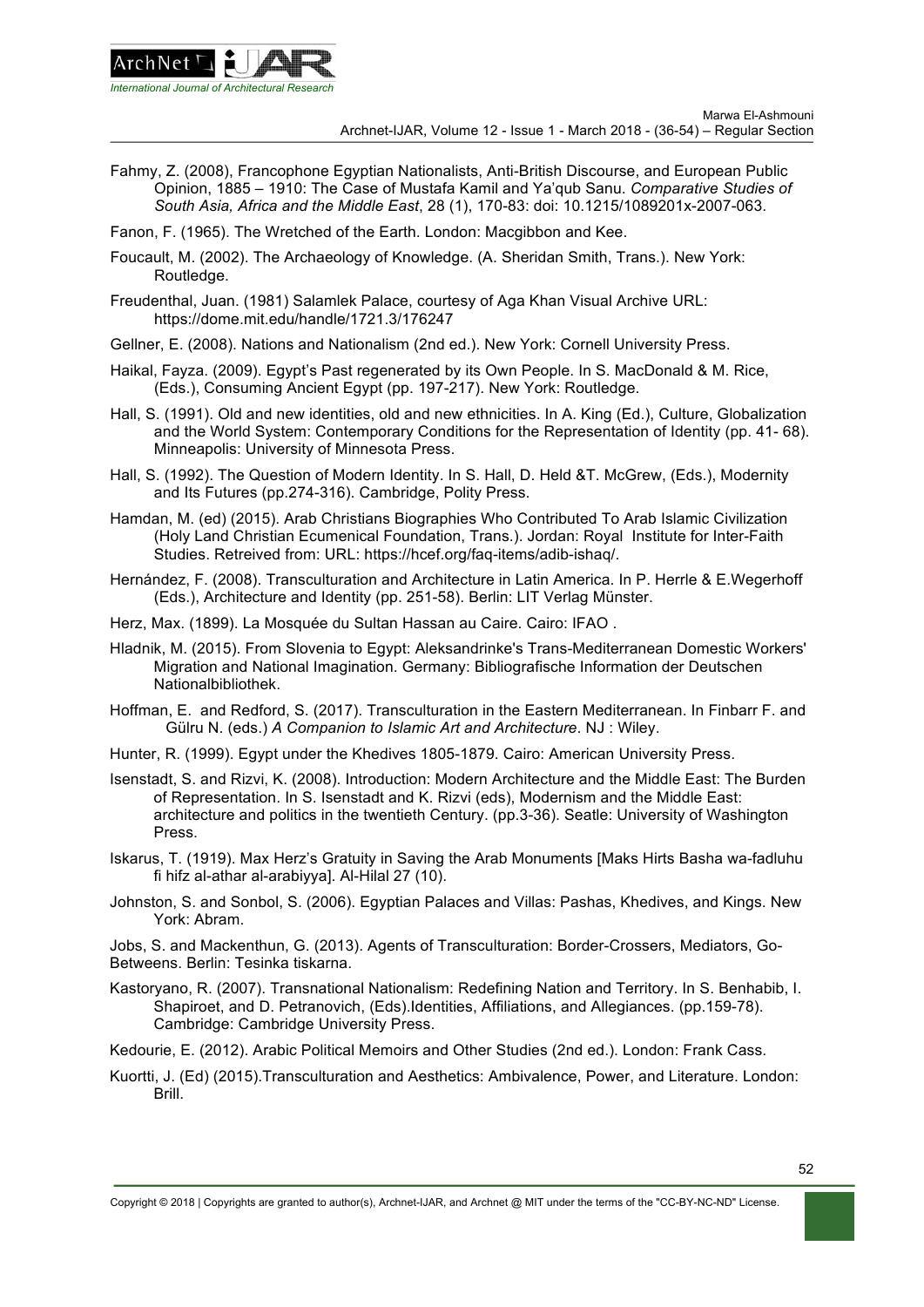

- Leconte, Marie-Laure C. (2010). The project of Marcel Dourgnon preserved in the Department of Prints and Photography, In H. Morlier (Ed.), Architect Marcel Dourgnon and Egypt (pp. 12-23). Paris, INHA ("INHA Exhibition"). URL: http://journals.openedition.org/inha/7007
- Leoussi, A. (Ed) (2001). Encyclopaedia of Nationalism. New Brunswick, NJ: Transaction Publishers at Rutgers University.
- Levy, L. (2007). Jewish Writers in the Arab East: Literature, History, and the Politics of Enlightenment, 1863-1914. Berkeley: University of California.
- Mallgrave, H. (2004)."Introduction," In Gottfried Semper, H. F. Mallgrave & M. Robinson, (Trans.) Style in the Technical and Tectonic Arts, or, Practical Aesthetics (pp. 1-77). Los Angeles: Getty Publications.
- Milner, A. (1892). England in Egypt. London: Edward Arnold.
- Mitchell, T. (1988). Colonising Egypt. Berkeley: University of California Press.
- Moosa, M. (1997). The Origins of Modern Arabic Fiction(2nd ed.). London: Lynne Rienner Publishers.
- Moretti, Gaetano. (1903) La villa Zogheb in Cairo. Due parole sull'architettura moderna in Egitto. L'Edilizia moderna 12(1), 1-3.
- Nasr, J. and Mercedes, V. (2003).Urbanism: Imported or Exported? West Sussex, England: Wiley-Academy.
- Ormos, I. (2009). Max Herz Pasha 1856-1919. His Life and Career. *Études Urbaines*, 6 (1). pp.404- 408. Cairo: Institut Français d'Archéologie Orientale
- Ormos, I. (2002).Preservation and Restoration: the Methods of Max Herz Pasha, Chief Architect of the Comité de Conservation des Monuments de l'Art Arabe, 1890-1914. In J. Edwards. (Ed.), Historians in Cairo (pp.123-53). Cairo: American University in Cairo Press.
- Phizacklea, A. and Westweood, S. (2013). Trans-Nationalism and the Politics of Belonging (2nd ed.). London: Routledge.
- Pratt, M. L. (2007). Imperial Eyes: Travel Writing and Transculturation (2nd ed.). London: Routledge.
- Rabbat, N. (2010). Mamluk History through Architecture, Monuments, Culture and Politics in Medieval Egypt and Syria. London: I. B. Tauris.
- Rabbat, N. (1997). The formation of the Neo-Mamluk style in modern Egypt. In M. Pollak (Ed.), The Education of the Architect: Historiography, Urbanism, and the Growth of Architectural Knowledge (pp.363-86). Cambridge: MIT Press.
- Reid, D. M. (2002). Whose Pharaohs?: Archaeology, Museums, and Egyptian National Identity from Napoleon to World War I . Berkeley: University of California Press.
- Reid, Donald Malcolm. (2015). Contesting Antiquity in Egypt: Archaeologies, Museums, and the Struggle for Identities from World War I to Nasser. New York: American University Press.
- Russell, M. Egypt, (2013). California: ABC-CLIO.
- Sanu, Y. (1885). *Abu Naddara* (3), 10.
- Sabry, Muhammad. (1927). Tareekh al-'Asr al-Hadith (2nd ed.). Cairo: Misr Printing Press.
- Said, E. (1993). Culture and Imperialism. New York: Alfred A. Knopf.
- Said, E. (1983). The World the Text the Critic. Massachusetts: Harvard University Press.
- Sidky, A. (1998). Mario Rossi's Work in the Awqaf. *Medina* 3, 62-69.
- Starr, D. (2009). Remembering Cosmopolitan Egypt: Literature, Culture, and Empire. London: Routledge.
- Tignor, R. (2011). Egypt: A Short History. New York: Princeton University Press.